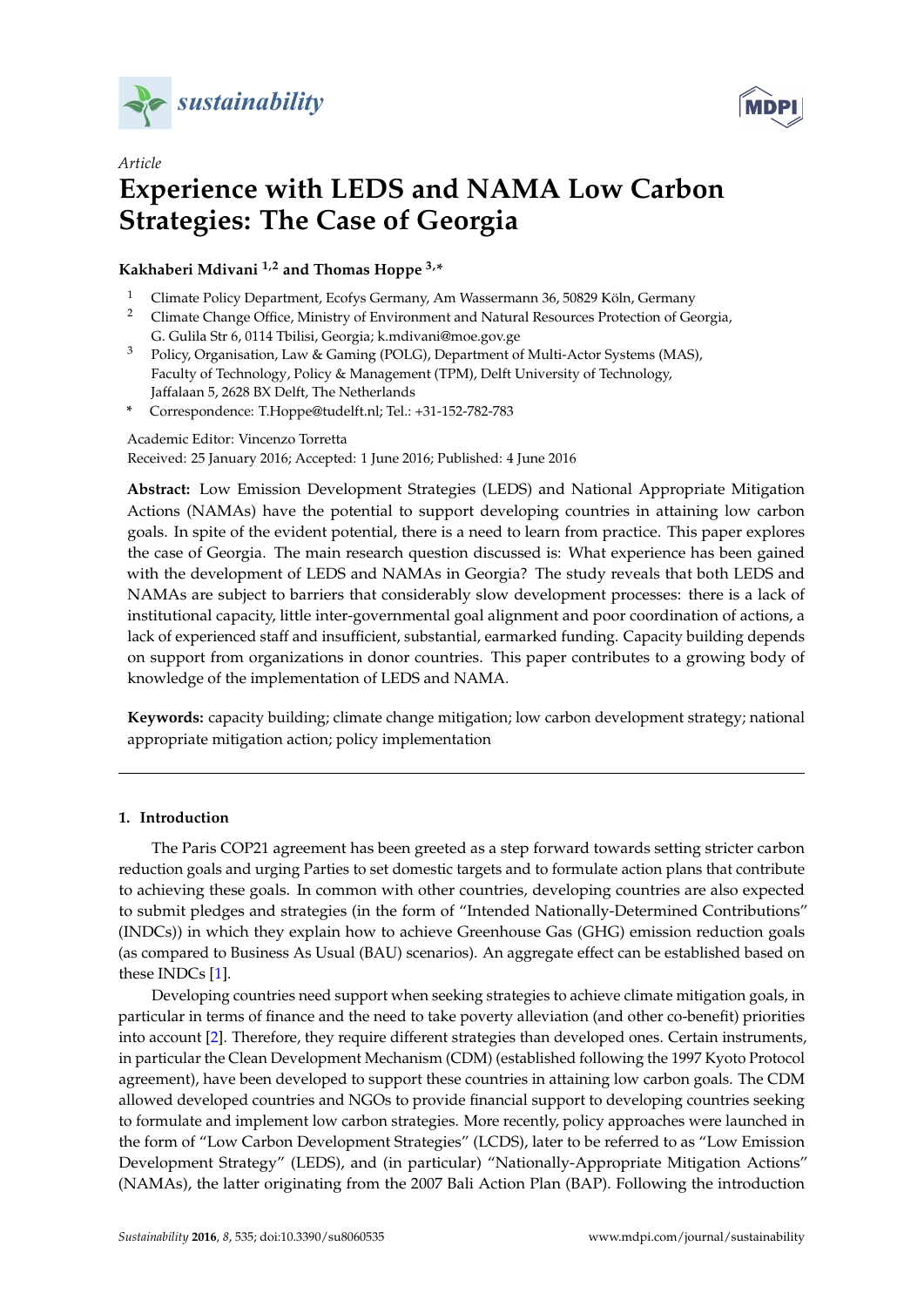of INDCs (at the 2013 Warsaw COP19 and later intensified after the 2015 Paris COP21 agreement), NAMAs are expected to contribute to attaining INDC emission reduction targets [\[3\]](#page-19-2). NAMAs and LEDS are currently seen as the key instruments, which with developing countries can contribute to carbon reductions [\[4\]](#page-20-0), and have been described as an "indispensable" approach to sustainable development. Although much is expected of LEDS and NAMAs, the two approaches still need to demonstrate their added value, for instance in comparison to CDM (their "predecessor"). Nevertheless, there is a growing body of knowledge on (experience with) the development and implementation of LEDS and NAMAs, *cf*. [\[4](#page-20-0)[–8\]](#page-20-1).

This paper contributes to this body of knowledge by presenting the case study of Georgia, where NAMA preparation activities and LEDS programs have been undertaken since 2011. The main research question is: What experience has been gained with the development of LEDS and NAMAs in Georgia? In order to answer the main research question, four sub-questions have been formulated, the answer to which contributes to answering the main question: What is the current situation with regard to the set-up of institutional arrangements and capacity building for low carbon development strategies? What barriers to the implementation of LEDS and NAMAs are identified? And what lessons can be learned from NAMA preparation practices? Additionally, how do lessons from the Georgia case compare to other national case studies?

The paper is structured as follows. Section [2](#page-1-0) presents background information on LEDS and NAMAs. Section [3](#page-6-0) addresses research methods. Section [4](#page-8-0) presents the Georgia case study. In Section [5](#page-14-0) ("Discussion"), the results of the empirical study are positioned within relevant academic and professional debates. The paper ends with a concluding section, including a list of options for breaking down barriers that are related to the development of LEDS and NAMAs.

## <span id="page-1-0"></span>**2. Background**

## *2.1. Origin*

Following the establishment of the United Nations Framework Convention on Climate Change (UNFCCC) as an international environmental treaty resulting from the United Nations Conference on Environment and Development (UNCED) negotiations in Rio de Janeiro in 1992, it was decided to "stabilise greenhouse gas concentrations in the atmosphere at a level that would prevent harmful anthropogenic interferences with the (Earth's) climate system" [\[9\]](#page-20-2). During the 2015 United Nations Climate Change Conference, COP 21, held in Paris, the Parties agreed to set a goal of limiting global warming to less than two degrees Celsius ( $\degree$ C), as compared to pre-industrial levels, for net zero anthropogenic GHG emissions during the second half of the 21st century, and efforts (to be pursued by the Parties) to limit the temperature increase to 1.5 degrees Celsius ( $\degree$ C) [\[10\]](#page-20-3).

#### *2.2. Contributions by Parties to Attain the UNFCCC Emission Reduction Goals*

To address contributions by the Parties to achieve the goal that was set at COP21, Parties were to establish and submit Intended Nationally-Determined Contribution (INDCs) (first addressed at the COP19 in Warsaw), identifying the actions a national government intends to take under the Paris Agreement. These give a first glance at whether the aggregate effect of all Parties' contributions is adequate to minimize global average temperature rise and consistent with the latest scientific information in the 5th Assessment Report of the IPCC. They will form the basis of post-2020 global emissions reduction commitments included in the climate agreement [\[11\]](#page-20-4). In INDCs, countries are requested to outline the steps they are taking to reduce emissions nationally. The Paris Agreement set out revisiting of national goals to update and enhance (and if necessary to intensify) INDCs and programs to attain pre-set goals beginning in 2023 [\[10\]](#page-20-3).

Prior to the Paris COP21 Summit, 146 Parties had submitted their INDCs. Most of the INDCs were national in scope; they addressed all major national GHG emissions or at least the most significant sources. Many contained quantified emission reduction targets, which took a variety of forms. Most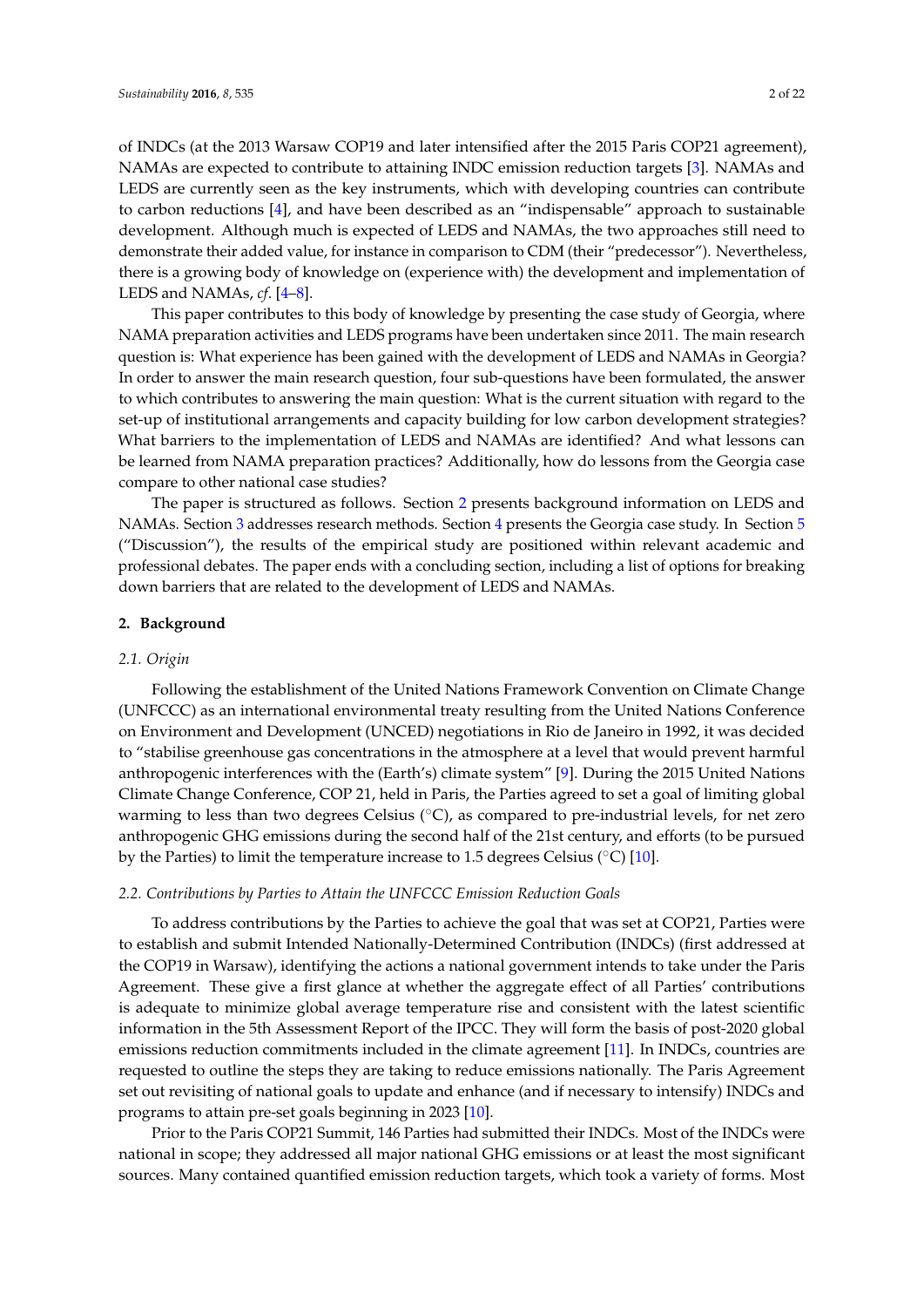Parties provided information relating to planning processes, including specific aspects, such as the national process of the development and approval of the INDC; institutional arrangements; stakeholder engagement; policy and legislative issues; and priority areas for implementation [\[1\]](#page-19-0). The information provided in many INDCs indicated concrete areas for action to address climate change, such as the adoption of renewable energy, enhancing energy efficiency rates, fostering sustainable transport and the conservation and sustainable management of forests. Several of the INDCs highlighted the link between the implied actions to address climate change and the development priorities, including social and economic development and poverty eradication [\[1\]](#page-19-0). Conceptually speaking, INDCs should link up with domestic Mitigation Actions (MAs) and strategies. It is here that INDCs engage with two instruments that had been developed earlier: LEDS and NAMAs.

## *2.3. LEDS*

The term "Low Emission Development Strategies" (LEDS) first emerged under the UNFCCC in 2008 [\[12\]](#page-20-5). Although there are several definitions and meanings, LEDS generally mean "forward-looking national economic development plans or strategies that encompass low emission and/or climate-resilient economic growth" [\[6\]](#page-20-6). LEDS can serve to advance national climate change and development policy in a coordinated, coherent and strategic manner. This includes issues like enhancing coordination across ministries and sectors, awareness-raising campaigns and stakeholder engagement. Besides serving domestic purposes, an LEDS can also serve to inform the international community (as per the UNFCCC) about national carbon reduction goals and action plans and how they would potentially impact emission scenarios. In turn, an LEDS would also reveal information on funding that developing countries require from the international community.

The preparation and development of LEDS can help establish an overarching framework that facilitates, enables or coordinates between multiple (domestic) Mitigation Actions (MAs), if deployed prudently [\[13\]](#page-20-7). Moreover, LEDS preparation should consider a proper fit with existing energy and (other domestic) sectoral policies and minimize the risk of overlap and conflicting strategies [\[12\]](#page-20-5). Basic elements of LEDs involve: a long-term strategic vision, baseline GHG emissions, mitigation opportunities and costs, key mitigation sectors and measures and identification of policies [\[3\]](#page-19-2). The meaning of LEDS, however, can gain different traction over time and might differ between different countries (in part due to specific national circumstances).

The development of an LEDS requires a balanced focus on the process of government coordination, stakeholder involvement and the result in the form of a strategy document that is not separate from the general national development strategy, but rather the formulation of a sustainable pathway to achieve the established development goals. A LEDS typically includes the elements of national options and prioritized actions for low carbon development in the medium and long term, sector-specific options and prioritized actions for reductions of GHGs and a roadmap showing how to implement the priority options both nationally and sector specifically [\[13\]](#page-20-7). In this way (on the national level), the INDC and (NA)MAs can be viewed as short- or medium-term goals, whereas the LEDS provides a long-term strategy for aligning economic development and climate change towards achieving low carbon and co-benefits goals (*cf*. [\[3\]](#page-19-2)).

## *2.4. NAMAs*

Although a clear, unambiguous definition for "Nationally-Appropriate Mitigation Actions" (NAMAs) is still absent (despite many attempts by researchers, NGOs and others to define or clarify it [\[4\]](#page-20-0)) NAMAs can be viewed as a means to (partially) implement LEDS at the operational level, to give a face to more abstract policy and to seek a measurable, reportable and verifiable low emission development, often in the form of a project [\[3\]](#page-19-2). What distinguishes an NAMA from an MA is the "nationally-appropriate" concept for which NAMAs aim to "identify and implement development actions that are less GHG intensive compared to conventional practices", essentially taking into account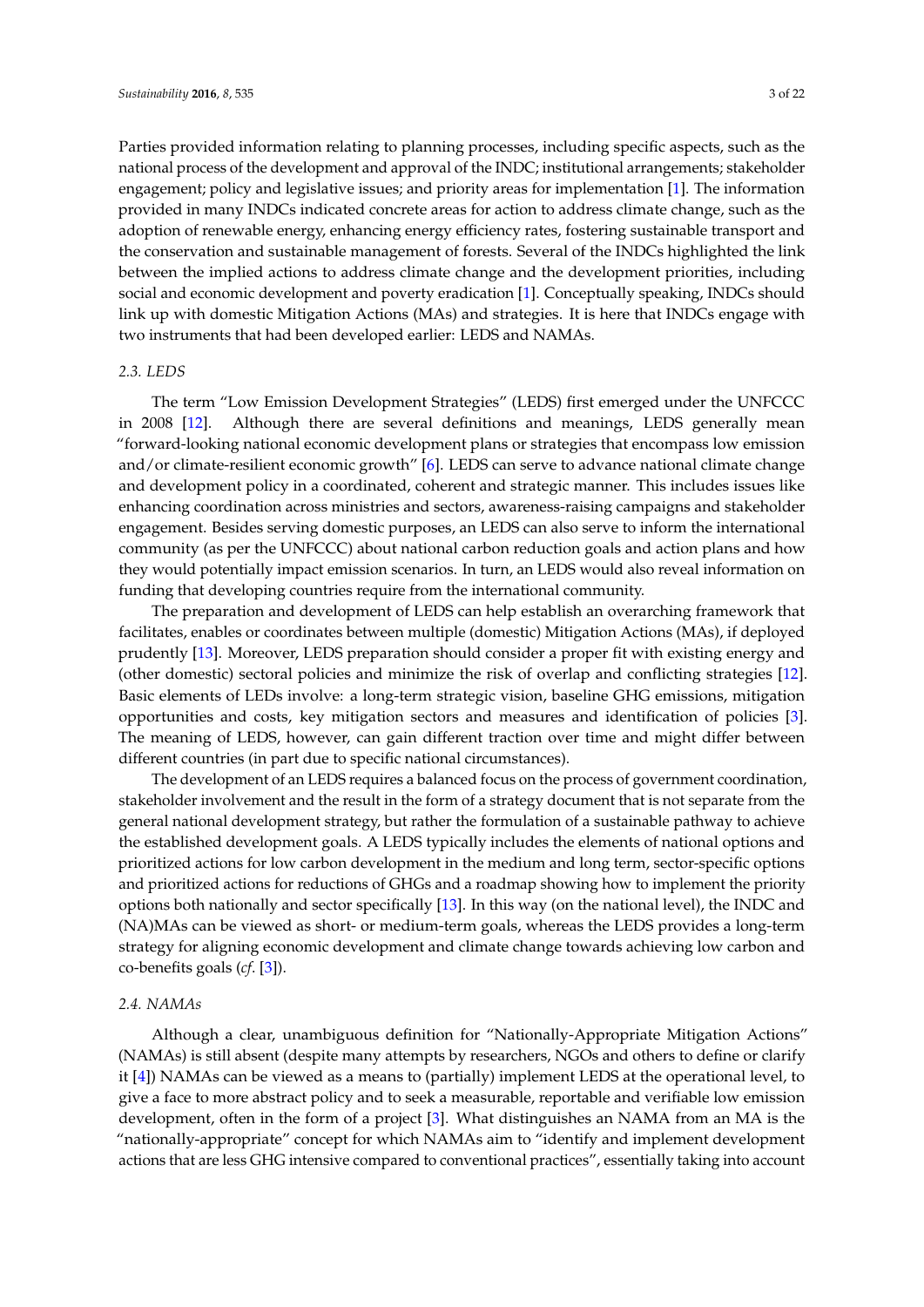specific national, contextual circumstances. In this way, "actions prioritized in NAMAs can be seen as 'clean development actions' instead of just efforts to reduce GHGs" ([\[14\]](#page-20-8), p. 5).

NAMAs originate from the 2007 UNFCCC COP 13, which was organized in Bali, Indonesia [\[4\]](#page-20-0). The plan that resulted from the COP, the BAP, called for developing country Parties to undertake NAMAs in the context of sustainable development, supported and enabled by technology, financing and capacity building, in a measurable, reportable and verifiable manner. A key element of the BAP was to invite mitigation actions by non-Annex I countries, which resulted in developing countries agreeing to implement NAMAs.

In NAMAs, developing countries take mitigation actions to reduce emissions below a Business-As-Usual (BAU) scenario (as opposed to developed countries, which are expected to take on economy-wide emission reduction targets with reference to a base year [\[15\]](#page-20-9). Prior to BAP, developing countries were solely encouraged to submit measures to mitigate GHG emissions to gain support from the financial mechanism of the Convention [\[15\]](#page-20-9). Under the Copenhagen Accord (2009), non-Annex I Parties to the UNFCCC committed themselves to implementing mitigation actions in the context of sustainable development [\[16\]](#page-20-10). In order to decouple GHG emission growth from economic growth, (developing) countries are encouraged to develop national Low-Carbon Development Strategies (LCDS) (introduced in the Copenhagen Accord). During the 16th Conference of the Parties (COP) in Cancun (2010), it was decided that a registry was to be set up to provide a platform for countries to publish NAMAs seeking international support in order to facilitate matchmaking between NAMAs and available finance, technology and capacity building support. Countries were also permitted to use the registry to communicate unilateral NAMAs for recognition [\[17\]](#page-20-11). The Cancun Agreement, in defining developing country mitigation responsibility, also recognized that "social and economic development and poverty eradication are the first and overriding priorities of developing country Parties" [\[16\]](#page-20-10).

There are three strategies for dealing with NAMAs. The first concerns "domestic (unilateral) NAMAs". It considers the financial needs within the country. The second concerns "internationally-supported NAMAs", which is where developed countries help the developing countries with investment and technological learning, while the developing countries do not have to commit to GHG mitigation as a target, but according to the countries' preferences due to the BAP. The third strategy is "crediting NAMAs", which is the process of selling and buying carbon credits [\[15\]](#page-20-9). The choice of a particular NAMA may be linked to a country's institutional capacity (both for the design and implementation of MAs and possible Measure, Report and Verify (MRV) processes), emission profile and relative resource endowments [\[5\]](#page-20-12). NAMAs are thus typically tailored to the specific conditions and needs of nation states. In other words, they need to be appropriate given certain circumstances that apply to certain developing countries [\[13\]](#page-20-7). Once prepared, NAMAs can be submitted to the UNFCCC NAMA registry, which records NAMAs seeking international support or recognition, and to facilitate matching of finance, technology and capacity building efforts (typically by donor organizations in developed countries) to support these actions [\[4\]](#page-20-0).

Closely related to NAMAs are processes that "measure, report and verify" climate change mitigation policy outcomes (MRVs) (indicated by GHG emission reduction and related indicators as assumed co-benefits [\[16\]](#page-20-10)). An MRV system would have several functions: to increase the transparency of actions underway to mitigate GHG emissions; to enhance the ability to assess global emission trajectories and/or reductions; to identify countries/sectors where further actions could be taken, either unilaterally or contingent on support being provided; and to provide the necessary information to match proposed actions with support [\[18\]](#page-20-13).

NAMAs are currently viewed as a key instrument under the UNFCCC to support concerted action on mitigation in developing countries  $[4]$ . The advantage of the mechanism is its flexibility, as it allows various types of activities to take place in short, medium and long time frames. This makes it possible to design comprehensive programs with greater transformative potential [\[19\]](#page-20-14). Given the needs of the developing countries, Coetzee and Winkler stress that a focus on lowering carbon emissions alone will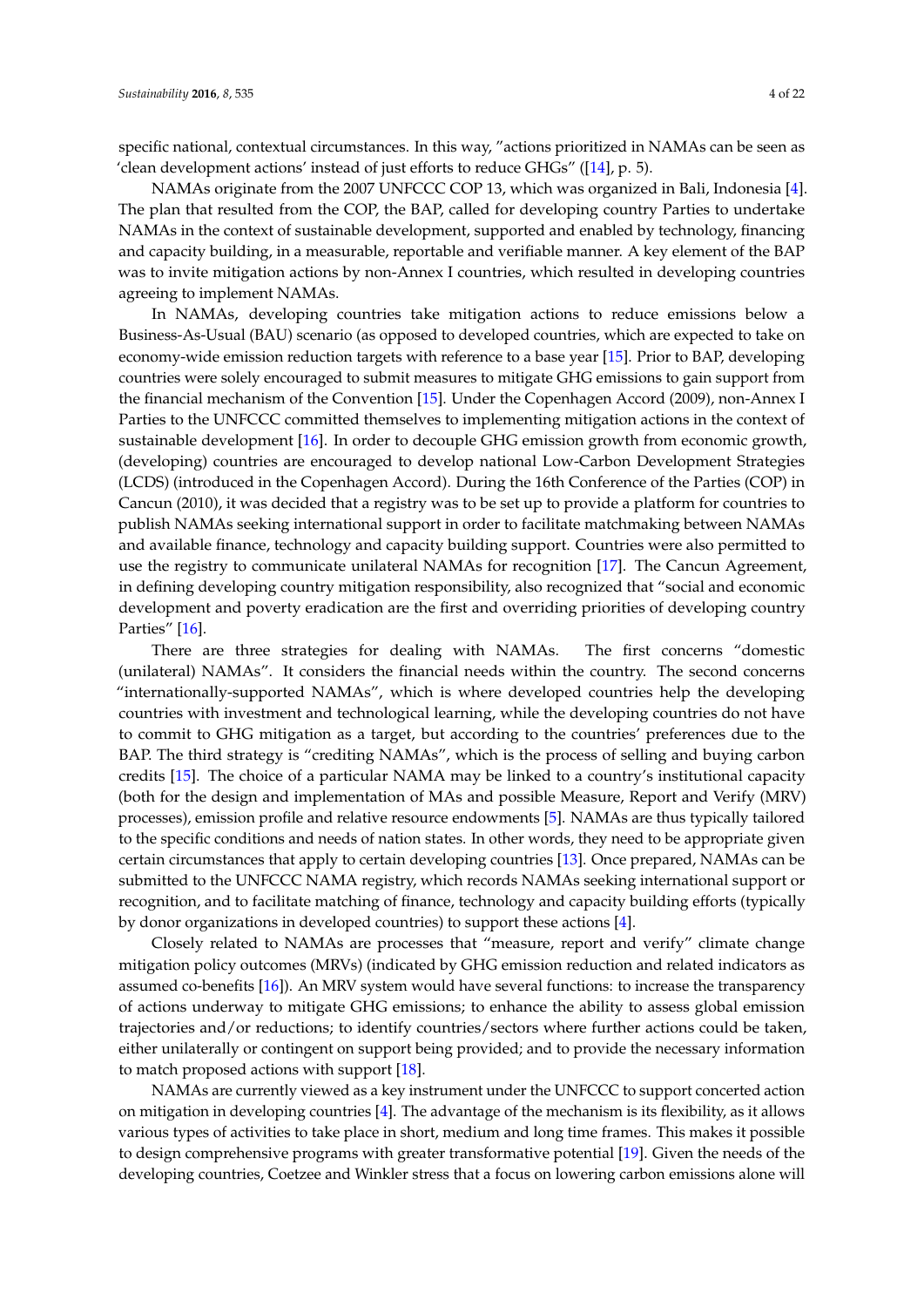not suffice. In learning from experiences with CDM, NAMAs are said to appeal more to developing countries if they also address so-called sustainable development (*i.e.*, "co-benefits") in particular the alleviation of poverty [\[4\]](#page-20-0). "Co-benefits" of GHG mitigation actions relate to Sustainable Development (SD) goals. According to Boos *et al.* [\[3\]](#page-19-2) sustainable development indicators can be placed into social, economic and environmental categories. Examples of the social SD category concern such issues as: decreased energy poverty, energy security improvements, health improvements and improved access to energy. Examples of the economic SD category concern such issues as: reducing dependence on fossil fuels, energy cost savings, increased competitiveness, increase in the number of green jobs. Examples of the environmental SD category concern such issues as: reduction in local pollution, reduction in environmental pollutants, reduced spillage risks from oil transport or biodiversity protection ([\[3\]](#page-19-2), p. 8). Efforts have been made to integrate SD criteria into NAMA conceptualization and institutionalization, in particular MRV [\[14,](#page-20-8)[20\]](#page-20-15).

## *2.5. Interlinkages between INCDs, LEDS and NAMAs*

Since INDCs, LEDS and NAMAs are all important instruments to prepare and implement GHG mitigation policies in developing countries, one needs to understand how they relate to each other. INDCs can be viewed as a short- or medium-term goal, which is used when implementing an LEDS. In this context, an NAMA as a country's pledge is similar to the mitigation component of INDC. Both NAMAs and INDCs are short- or medium-term goals, whereas the LEDS provides the long-term strategy for aligning economic development and climate change [\[3\]](#page-19-2). Developing countries will use NAMAs as implementation tools to achieve these INDC goals/targets. MRV systems, being developed and implemented for NAMAs in countries, will also enable developing countries to transparently report progress on implementing actions to achieve the goals of INDCs [\[3\]](#page-19-2).

When designing the interlinkages among the INCDs, LEDS and NAMAs, it is necessary to embed these interlinkages in institutional frameworks. Mainstream efforts are likely to be enhanced, more focused and articulated, both with international requirements and with national needs, taking into consideration planning styles, leadership, inclusiveness, participatory processes and ownership [\[16\]](#page-20-10).

# *2.6. Experience with the Development and Implementation of LEDS and NAMAs Since 2010*

From the 2010 Cancun Agreement onward, NAMAs have been moving gradually from concept to concrete action. A fully-functional and publicly-available version of the UNFCCC NAMA registry was released in October 2013. At that time, however, "few countries had reached the stage where NAMA preparation and finance could start flowing" [\[19\]](#page-20-14). To support this process, projects were launched aimed at helping these countries to overcome startup problems. The projects had the objective to support governments to take NAMAs to the next level and contributing to knowledge sharing and cooperation within the wider expert community to disseminate or adopt best practice knowledge. Countries with no previous NAMA activities engaged in NAMA development, and new NAMAs emerged around the world. By May 2015, 88 NAMAs were registered, showing a steep increase since 2013 (when only 40 were registered) [\[21\]](#page-20-16). The registry, however, also showed a wide diversity in NAMAs submitted [\[4\]](#page-20-0), which can be categorized according to: emission targets; strategies and plans; programs and policies; and projects [\[4,](#page-20-0)[22\]](#page-20-17); or to the status of a submission to get recognition or to seek "funding, technology transfer or capacity building" as per the UNFCCC registry  $[4,16]$  $[4,16]$ .

Ever since the NAMA registry became available, an increasing body of knowledge in the academic and professional literature has been published with case studies reporting national NAMA preparation processes. Countries on which studies have reported include: South Africa [\[23–](#page-20-18)[25\]](#page-20-19), Israel [\[26\]](#page-21-0), Indonesia [\[27\]](#page-21-1), Thailand [\[15\]](#page-20-9), Brazil [\[28\]](#page-21-2), Colombia [\[29\]](#page-21-3), Peru [\[30\]](#page-21-4) and Chile [\[31\]](#page-21-5). Moreover, numerous comparative studies have been conducted to explore barriers, enabling factors and effects [\[5](#page-20-12)[–8\]](#page-20-1). One such comparative study revealed that NAMA and LEDS appear to have positively influenced mitigation actions in smaller developing countries, but not so much in larger ones [\[5\]](#page-20-12).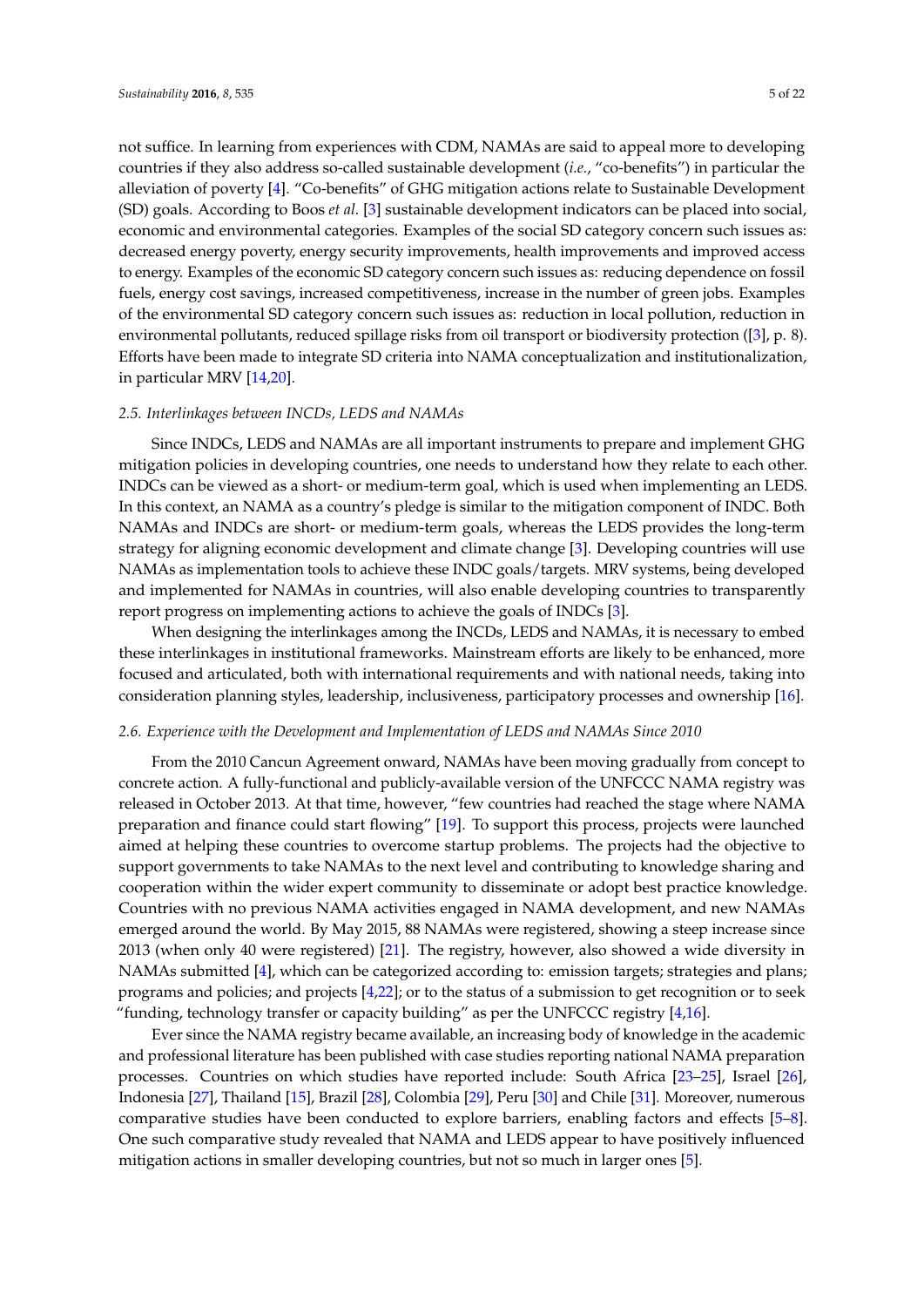Where co-benefits and the impact of NAMAs on the environment are concerned, NAMAs have been subjected to criticism. Until 2014, no approach had been developed to assess the Sustainable Development (SD) impacts of NAMAs, impacts that consist of SD indicators, procedures for stakeholder involvement and safeguards against adverse impacts [\[32\]](#page-21-6). The question of how SD impacts are to be integrated into NAMA processes remains open, as do questions regarding which impacts should be assessed and how they should be measured. A substantial body of research and best practices exists regarding how SD considerations have been integrated into the Clean Development Mechanism (CDM). The global and flexible approach to the selection of SD criteria and indicators found in these standards is common to all types of mitigation actions, but they may not be directly suited to NAMAs, since globally-defined standards may not be in the interests of the implementing host countries. NAMAs are much broader than the project-based CDM, potentially involving policy and sectoral actions, and may require additional or different SD assessment tools [\[14\]](#page-20-8). NAMAs are seen as a means to move away from BAU high-carbon pathways towards low-carbon, sustainable pathways. SD objectives are widely recognized as a key driver of NAMAs in developing countries [\[14\]](#page-20-8). Another issue concerns the growing need (to reach consensus) for financing actions that are greatly needed in rapidly-growing developing economies in order to spur significant reductions in GHG emissions. Nonetheless, it is believed that NAMAs are well suited to climate change mitigation actions in urban areas and certain economic sectors [\[33\]](#page-21-7). NAMAs are also considered to have a better potential in terms of feasibility than CDM [\[34\]](#page-21-8).

Experience reveals that there are many uncertainties and a lack of clarity surrounding the meanings and definitions of LEDS and NAMAs. Both concepts lack commonly-agreed definitions. As a result, the scope and aims of NAMAs vary considerably [\[4\]](#page-20-0). A study by Tyler *et al.* [\[6\]](#page-20-6) revealed that NAMAs are widely interpreted by policy makers in developing countries as mitigation activities packaged for submission to the UNFCCC registry. However, they are not held to constitute the full set of mitigation activities in a developing country. New terminology may be needed to describe this broader set. There is also a diversity of MAs and capabilities and connected to that, a need for flexibility in definition, design and implementation [\[5\]](#page-20-12). The still-nascent nature of the concept is said to present an opportunity (with scope for flexibility, customization and innovation) for developing countries to shape NAMAs to their benefit and take action appropriate to locally-required development [\[4,](#page-20-0)[5\]](#page-20-12). Notwithstanding the conceptual uncertainties regarding NAMA (due to the complexity of the issue and the slow nature of negotiations [\[4\]](#page-20-0)), it is considered to be the only existing operational concept with which the international process might raise mitigation ambitions [\[4](#page-20-0)[,6\]](#page-20-6). Moreover, in terms of reporting, the introduction of NAMAs is said to have increased the frequency and breadth of the requirements for developing countries [\[4\]](#page-20-0).

## *2.7. Enabling Factors*

The comparative studies [\[5](#page-20-12)[–8\]](#page-20-1) allow lessons to be drawn discerning barriers and enabling factors in relation to the preparation and implementation of LEDS and NAMAs.

First, NAMAs and LEDS have encountered many challenges during the design and implementation processes. Problems occurred due to a lack of clarity about the meanings of NAMAs and LCDS. This is unlikely to support mitigation ambitions. There is a lot of scope for clarity and conceptual elaboration in this policy space [\[6\]](#page-20-6). Second, the implementation of LEDS and NAMAs depends greatly on the policy environment in which they are to be implemented; this is considered a crucial factor [\[5,](#page-20-12)[25\]](#page-20-19). More generally, if the climate change mitigation policy is to succeed, it has to be aligned with other policy objectives and integrated into broader policy packages, and policy makers ought to pay special attention to particular design and coordination issues that are pertinent to the successful joint implementation of several energy and climate change policy goals [\[35\]](#page-21-9). In a similar vein, the complexity of governance across multiple sectors is challenging. Moreover, NAMAs and LEDS are often subjected to setbacks that have to do with vested sectoral interests [\[25\]](#page-20-19). In order to tackle these problems, cross-agency collaboration and coordination need to be enhanced. However, low levels of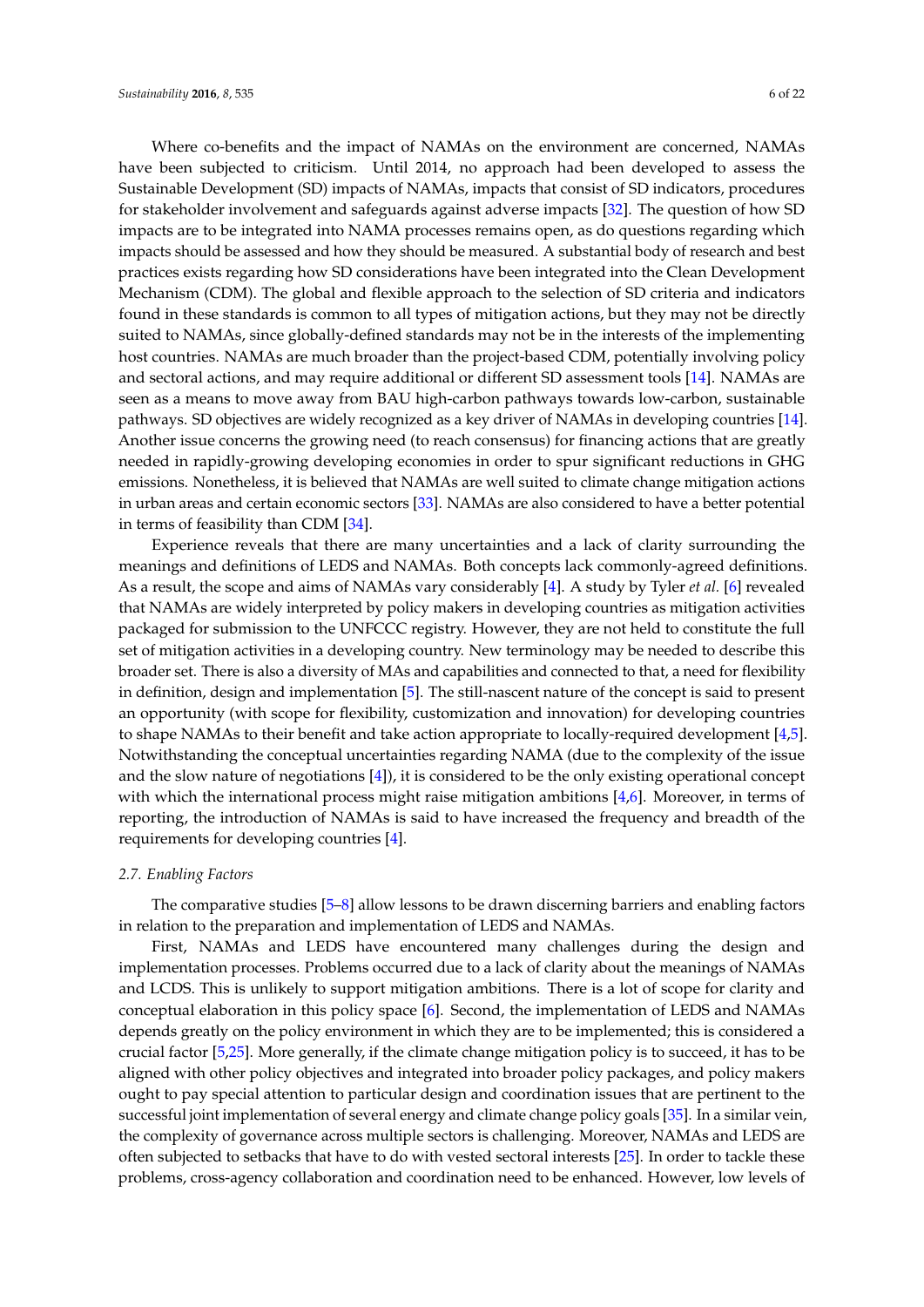cross-agency collaboration and weakly-defined institutional responsibilities at sub-provincial levels are encountered in practice (e.g., [\[27\]](#page-21-1)). Third, there is often a lack of financial support. This is related to the issue of deciding which NAMAs receive (financial) support and which do not (in the absence of harmonized criteria; this is considered a "highly political issue" [\[6\]](#page-20-6)). Moreover, there is little evidence of due diligence being performed in relation to estimating costs and seeking creative financing [\[5\]](#page-20-12). Fourth, there is a great need to establish MRV approaches that clarify how to establish the climate change value of NAMAs, which should be accounted for in international cooperation [\[6\]](#page-20-6). However, technical and institutional capacities for sound MRV design and implementation are often absent in developing countries. Fifth, there appears to be lack of local ownership and active involvement of (local and regional) stakeholders in decision making processes. The latter is considered as time intensive and is therefore often set aside [\[6,](#page-20-6)[7\]](#page-20-20).

In response to challenges that LEDS and NAMAs have encountered, a number of enabling factors have been identified by scholars. These factors are summarized in Table [1.](#page-6-1)

**Enabling Factors Literature References** Presence of a long-term vision combined with the definition of short- and medium-term goals (*i.e*., a formal policy document). [\[7\]](#page-20-20) - A supportive policy, regulatory and planning context. Alignment of NAMAs with the existing priorities of a particular sector and ongoing national (policy) processes. [\[5,](#page-20-12)[7,](#page-20-20)[24,](#page-20-21)[25\]](#page-20-19) Linking LEDS and NAMAs to national and sustainable development priorities, in particular alleviating poverty. Mitigation prospects alone will not sell NAMAs to decision makers in most developing countries. [\[5,](#page-20-12)[20\]](#page-20-15) - International support, particularly in the form of finance, with clearly-defined rules on how to allocate financial support between NAMAs based on harmonized criteria. In addition, stimulating private investment and contribution to sustainable development. [\[5–](#page-20-12)[8\]](#page-20-1) High-level political ownership, commitment and leadership at the highest political level. [\[7\]](#page-20-20) - Coordination across different key ministries, across different sectors and between sub-national levels (with clearly-defined institutional responsibilities). [\[7,](#page-20-20)[27\]](#page-21-1) A participatory process involving key stakeholders, supporting inter-stakeholder collaboration with room for local ownership. [\[6,](#page-20-6)[7\]](#page-20-20) Alignment of MRV approaches with international standards and guidelines. Clear (international) MRV approaches that provide guidelines on how the climate change value of NAMAs should be accounted for. [\[6,](#page-20-6)[7\]](#page-20-20) Availability of technical capacities for the design and implementation of MRV. [\[8\]](#page-20-1) Use of processes for quality assurance and verification of MRVs through external experts. [\[7\]](#page-20-20)

<span id="page-6-1"></span>**Table 1.** Enabling factors that support the design and implementation of LEDS and NAMAs. MRV, Measure, Report and Verify.

## <span id="page-6-0"></span>**3. Methods**

This section presents information on case selection, data collection and data analysis. The study presented here is a case study of LEDS and NAMA development in Georgia. A case study research design was chosen to investigate a complex contemporary phenomenon in its "real life" context and to maintain a holistic and meaningful character [\[36,](#page-21-10)[37\]](#page-21-11). As well as focusing on state-level developments, LEDS and NAMA design and preparation at the regional and local level were also analyzed.

#### *3.1. Case Study of Georgia*

Georgia was selected as a case study for two reasons: (i) it is was a relatively early adopter of the NAMA concept; and (ii) it was interesting as it was the first post-Soviet state in which an academic study of LEDS and NAMAs was to be conducted. Georgia started preparing NAMAs and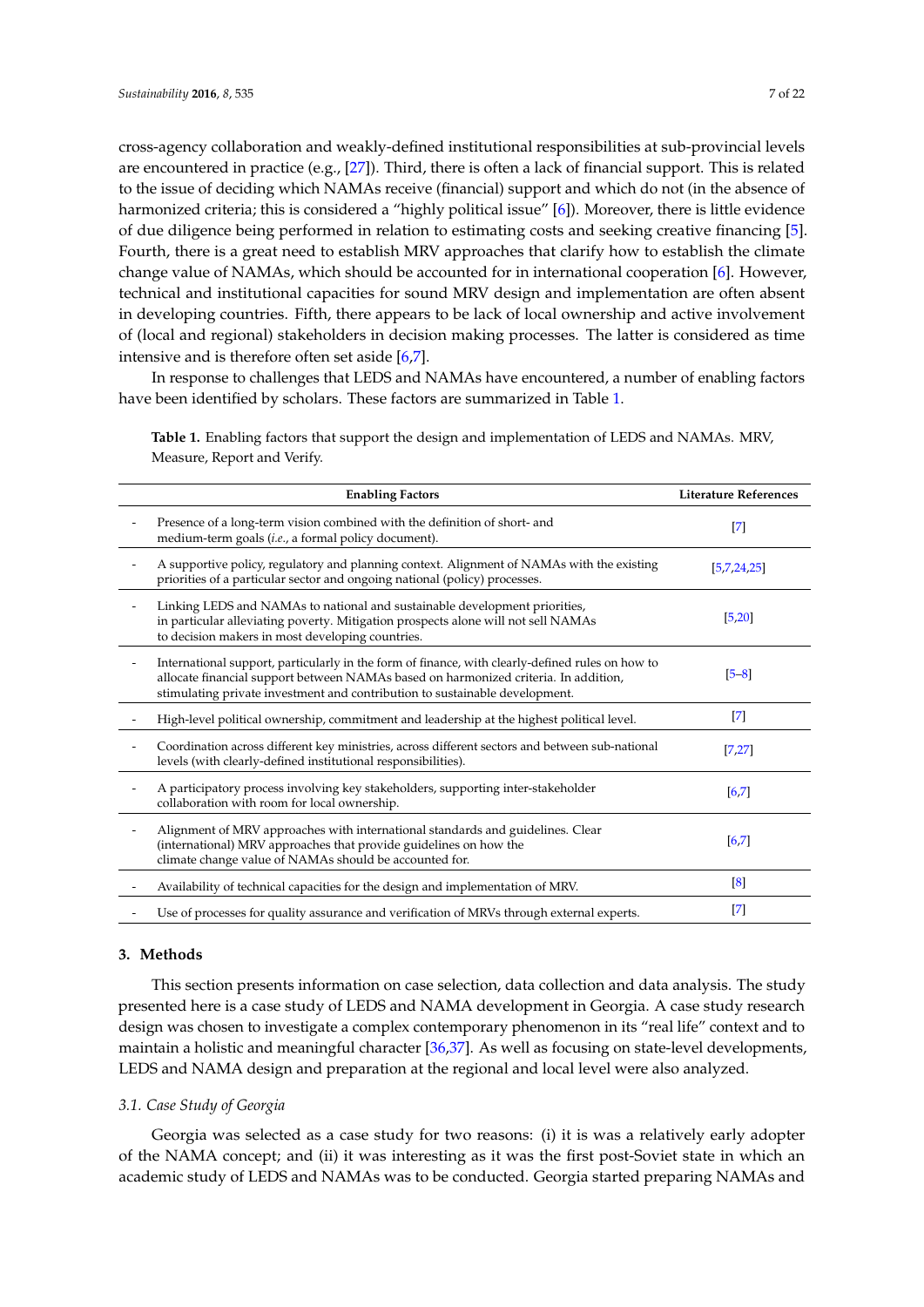LEDS in 2011. NAMA development in Georgia addressed both urban and rural areas. The climate change initiatives and actions would create a promising position for Georgia as a frontrunner in the Caucasus region. In 2014, Georgia became involved in the so-called "Mitigation Momentum project" thanks to the approval of the Federal Ministry for the Environment, Nature Conservation and Nuclear Safety, to finance the preparation of bankable NAMA proposals. Moreover, in the same year, Georgia received donor support for the implementation of the NAMA proposal "Adaptive sustainable forest management in the Borjomi-Bakuriani forest district" through the NAMA registry. In 2013, a third party, "Women in Europe for a Common Future" (WECF), became involved in the preparation of another NAMA proposal for the promotion of solar collectors and energy-efficient cooking stoves in rural areas of Georgia.

## *3.2. Data Collection and Analysis*

Initially, a stakeholder analysis was conducted to generate knowledge about the stakeholders involved with NAMAs "so as to understand their behaviors, intentions, inter-relations and interests; and for assessing the influence and resources they bring to bear on decision-making or the implementation process" ([\[38\]](#page-21-12), p. 338). Different stakeholders were addressed, not just policy makers and those responsible for the implementation of activities, but also independent NGOs, a business firm representative and experts from international agencies observing implementation processes. This was done to generate an overview of how relevant actors were involved in the LEDS and NAMA preparation processes. In particular, NAMA development was studied in three cities (Rustavi, Batumi and Gori). The study focused in particular on barriers encountered during the preparation process.

Prior to conducting in-depth interviews, data were collected, such as text documents, participation in workshops and several types of media and policy documents. This included Georgia's communication listing in the chapeau of the Copenhagen Accord and the Memorandum of Understanding between the Government of the United States of America and the Government of Georgia (regarding LEDS and the Enhancing Capacity (EC)-LEDS project proposal, which were used to assess the government's approaches to climate mitigation development). The SEAPs of Batumi, Gori and Rustavi were reviewed in order to assess local governments' readiness to follow national climate action trends.

After gathering information and identifying general trends regarding the contextual analysis of ongoing activities, interviews were planned. Questionnaires included items on lessons learned from NAMA practices, the current situation regarding GHG mitigation actions, major trends regarding NAMA preparation and implementation, the compliance of stakeholders with program strategies, goal attainment of intervention strategies, the performance of NAMA action plans in cities and barriers encountered. Table [2](#page-8-1) presents an overview of the interviewees who were contacted for this study. Interviews were conducted face-to-face and by telephone. Interviews were recorded and transcribed into text files, which were then used for data treatment and analysis. In some cases, a "snowball method" was used to retrieve additional informants who could serve as interviewees, as well as providing additional text documents. The files were used to construct the whereabouts and mechanism of the NAMA development processes. This also involved action research, as the primary researcher participated in actual NAMA work process meetings. A workshop on "challenges identified to data collection for preparation and monitoring of SEAPs of cities" was attended on the basis that the workshop was visited by representatives of both central and local government. The main topic of the meeting was about local government engaging in climate change mitigation activities. Data collection spanned the period from June 2014 until August 2014.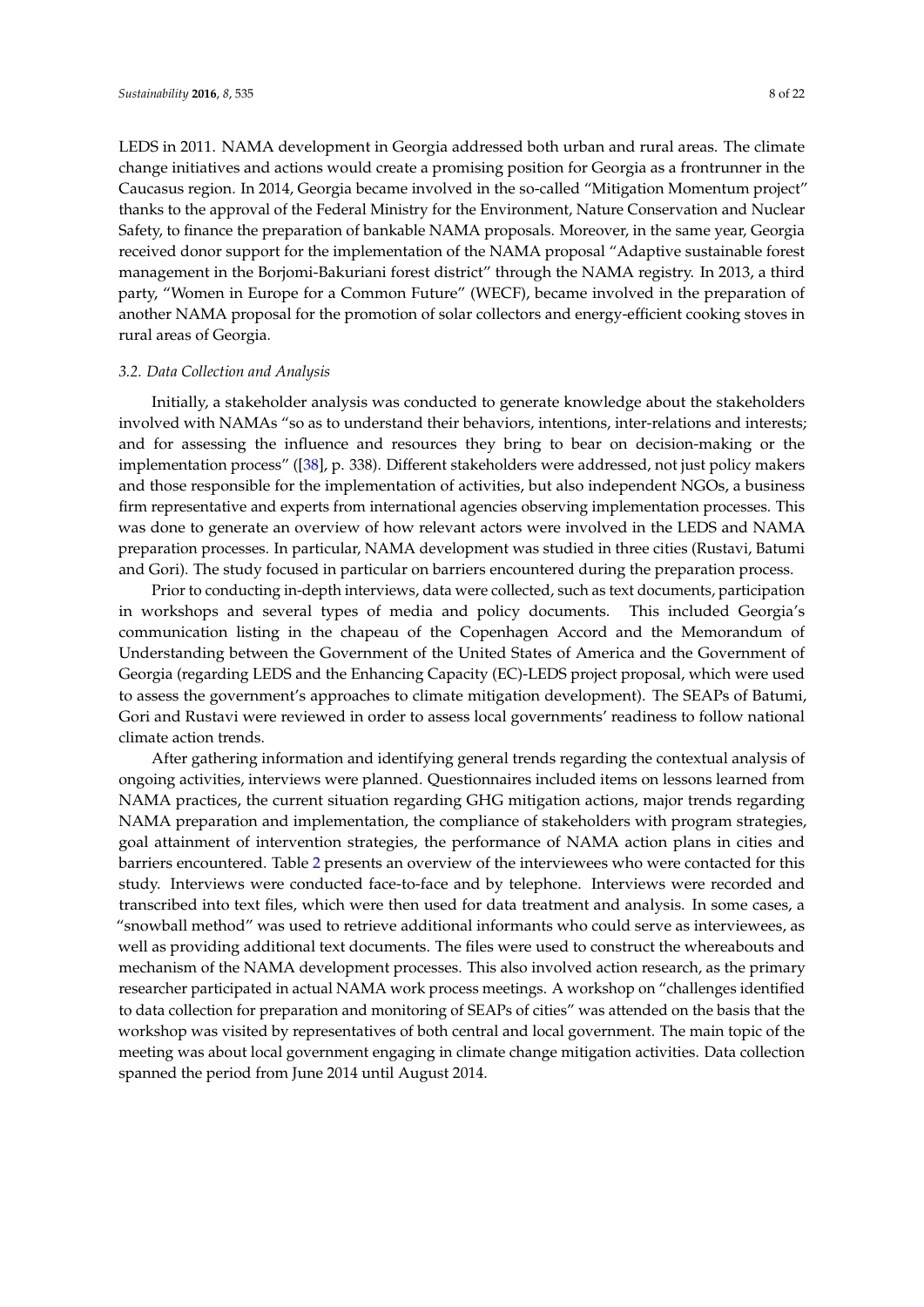<span id="page-8-1"></span>

| No. | <b>Function</b>                                                                                   | Institute                                                                                                             |
|-----|---------------------------------------------------------------------------------------------------|-----------------------------------------------------------------------------------------------------------------------|
| 1   | City Hall representative                                                                          | Rustavi City Hall                                                                                                     |
| 2   | City Hall representative                                                                          | Batumi City Hall                                                                                                      |
| 3   | Municipality representative                                                                       | Gori City Hall                                                                                                        |
| 4   | International expert                                                                              | Centre for International Migration and Development                                                                    |
| 5   | Climate change mitigation strategy<br>expert non-Annex-I countries                                | Deutsche Gesellschaft für Internationale<br>Zusammenarbeit (German Corporation for<br>International Cooperation; GIZ) |
| 6   | Climate change mitigation strategy<br>expert non-Annex-I countries                                | Ecofys                                                                                                                |
| 7   | Climate change mitigation strategy<br>Center for Clean Air Policy<br>expert non-Annex-I countries |                                                                                                                       |
| 8   | Climate change mitigation strategy expert in Georgia                                              | Sustainable Development Center "Remissia"                                                                             |
| 9   | NGO representative                                                                                | Green Movement of Georgia                                                                                             |
| 10  | NGO representative                                                                                | Energy Efficiency Centre-Georgia                                                                                      |
| 11  | International organization representative                                                         | German Corporation for International Cooperation,<br>Energy research Centre of the Netherlands (ECN)                  |
| 12  | Head of the Climate Change office                                                                 | Ministry of the Environment and<br>Natural Resources Protection Georgia                                               |
| 13  | Head of the Renewable and Alternative Energy Service                                              | Ministry of Energy                                                                                                    |
| 14  | Mayor                                                                                             | Georgia                                                                                                               |
| 15  | Mayor                                                                                             | Rustavi City Hall                                                                                                     |
| 16  | Condominium sector engagement project representative                                              | Batumi City Hall                                                                                                      |
| 17  | Private sector representative<br>operating in the green buildings market                          | Charity Humanitarian<br>Centre Abkhazeti Ltd. Wood Service                                                            |

## <span id="page-8-0"></span>**4. The Georgia Case Study**

#### *4.1. LEDS Development*

Georgia is one of the partner countries in the low emission development initiatives launched by the United States in early 2011 [\[39\]](#page-21-13). The emission reduction targets of Georgia, as stated in the INCD that was submitted to UNFCCC (on 25 September 2015), concerned a 15 percent (unconditional) and 25 percent (conditional) emission reduction as compared to BAU to be achieved by 2030. The additional reduction up to 25% is conditional based on a global agreement addressing the importance of technical cooperation, access to low-cost financial resources and technology transfer [\[11](#page-20-4)[,40,](#page-21-14)[41\]](#page-21-15).

In 2013, a five-year program "Enhancing Capacity for Low Development Strategies (EC-LEDS) Clean Energy Program" was launched [\[42\]](#page-21-16). It received support, including financial aid, from US-AID. The objective was to support the Government of Georgia (GoG) in strengthening climate change mitigation efforts by supporting energy efficiency and the adoption of renewable energy production technology. The main goal of the program was to improve both responsibility towards low GHG emission development and to enhance the country's sustainable use of natural resources. A multi-stakeholder approach brought together both government parties (central and decentralized governments) and private sector parties in joint decision making and the implementation of low carbon projects. The EC-LEDS program consisted of three key components: (1) quantification of GHG emissions; (2) emission reduction actions; and (3) institutionalization of climate change mitigation in ten municipalities. At the same time, however, Georgian cities were engaging with climate change mitigation actions in another way. By 2013, four of those cities had signed "Covenant of Mayors" (CoM) agreements, having prepared (local) Sustainable Energy Action Plans (SEAPs) of their own. The CoM is a European movement involving local and regional authorities, voluntarily committed to increasing energy efficiency and use of renewable energy sources on their territories. By their commitment,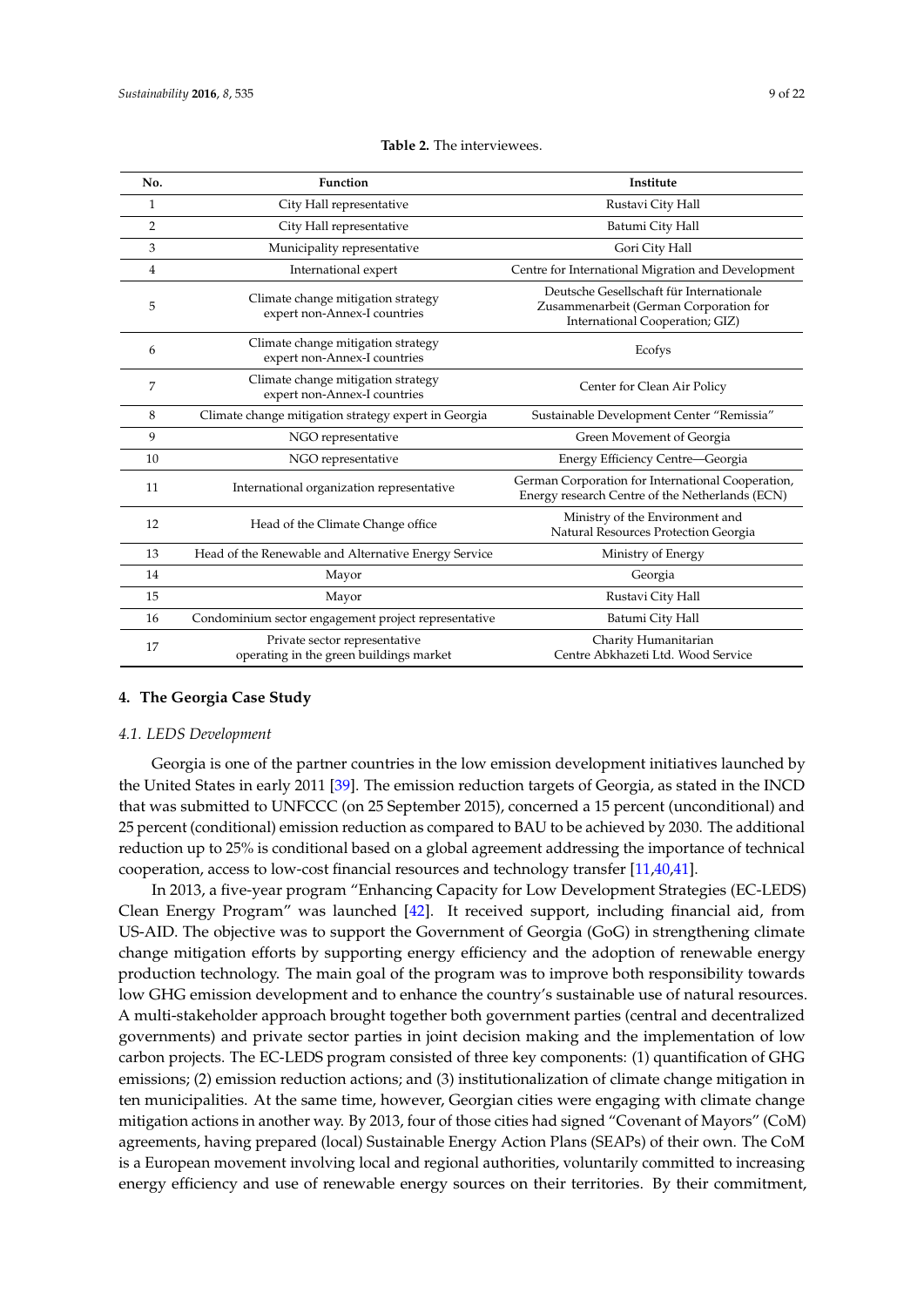CoM signatories aim to meet or exceed the European Union  $20\%$  CO<sub>2</sub> reduction objective by 2020. CoM has its background in the 2008 EU Climate and Energy Package, from which the European Commission launched the CoM to endorse and support the efforts deployed by local authorities in the implementation of sustainable energy policies [\[43\]](#page-21-17).

Activities designed to facilitate the vertical coordination of actions in Georgia included: (1) the development and implementation of SEAPs; and (2) founding sustainable energy offices and regional sustainable energy resource centers. The cities that were to become CoM signatories were assisted by the program support groups to build capacity via: software supporting SEAP design, guidelines for GHG emission inventories and staff training in workshops addressing SEAP preparation milestones. The program anticipated the involvement of central government representatives. Figure [1](#page-9-0) presents an overview of the procedures for SEAP preparation and implementation by cities.

<span id="page-9-0"></span>

**Figure 1.** SEAP preparation and implementation by Georgian cities (source: [44]). **Figure 1.** SEAP preparation and implementation by Georgian cities (source: [\[44\]](#page-21-18)).

Committee (SC)), which is chaired by the Minister of Environment and Natural Resources The main decision making body in the LEDS system is the Management Board (Steering Committee (SC)), which is chaired by the Minister of Environment and Natural Resources Protection. The Board consists of the highest level representatives of all climate change-related Ministries, the  $\begin{bmatrix} 0 & 0 & 0 \end{bmatrix}$  committee considers reports and plans and plans and plans and plans and plans  $\begin{bmatrix} 0 & 0 & 0 \end{bmatrix}$ deputy ministers. The Steering Committee enables the LEDS design processes. It has the authority to adopt working plans, establish implementation units and communicate with the GoG. The committee considers reports, advice and plans and proposes actions for the Working Group, which is the attained, independentifying priority sectors and reporting to the scalar priority sectors  $\frac{1}{\sqrt{2}}$ counseling body of the managerial system. The Expert Working Group (EWG) includes civil servants from central government, as well as independent experts. The key functions of the group involve preparing detailed working plans that specify how LEDS targets are to be attained, identifying priority  $t_{\text{tot}}$  standards. The Sub-WGs provide regular updates of the technical work to the technical work to the technical work to the technical work to the technical work to the technical work to the technical work to the tec sectors and reporting to the SC on the progress made. Under the EWG, six sectoral Sub-Working Groups (Sub-WGs) have been established for the sectoral domains of agriculture, construction, energy, forestry, industry, transport and waste. The activities of each Sub-WG are controlled by the EWG to maintain the transparency and consistency of work related to technical and policy standards. The Sub-WGs provide regular updates of the technical work to the EWG. In addition*,* the Sub-WGs prepare sectoral policy visions and strategies. Since 2015, after the elaboration of the Sustainable Development sustainable agriculture. Goals (SDGs), each Sub-WG was asked to address the issue of the fulfillment of the SDGs in their set  $\geq 3$ . of tasks (Table [3\)](#page-10-0).

 $4000000$   $\mu$  $G$  15. Protection and produce the functional exception  $G$ The WG assesses the sectoral policies developed by the Sub-WGs in a cross-sectoral approach. An amalgamated version is presented to the SC for final consideration. The Sub-WGs are coordinated by the different ministries in accordance with their working area (Figure [2\)](#page-10-1). Further, the Climate and Industry and production consumption patterns. Change Office (CCO) under the Minister of Environment and Natural Resources Protection of Georgia  $T_{\rm G}$  assesses the second policies developed by the Sub-WGs in a cross-sectoral approach. organizing the SC and WEG meetings. The CCO is also responsible for preparing adequate documents for the meeting and keeping all documents related to the coordinating committee. (MoENRP) performs the role of Secretariat to the LEDS process. The Secretariat is responsible for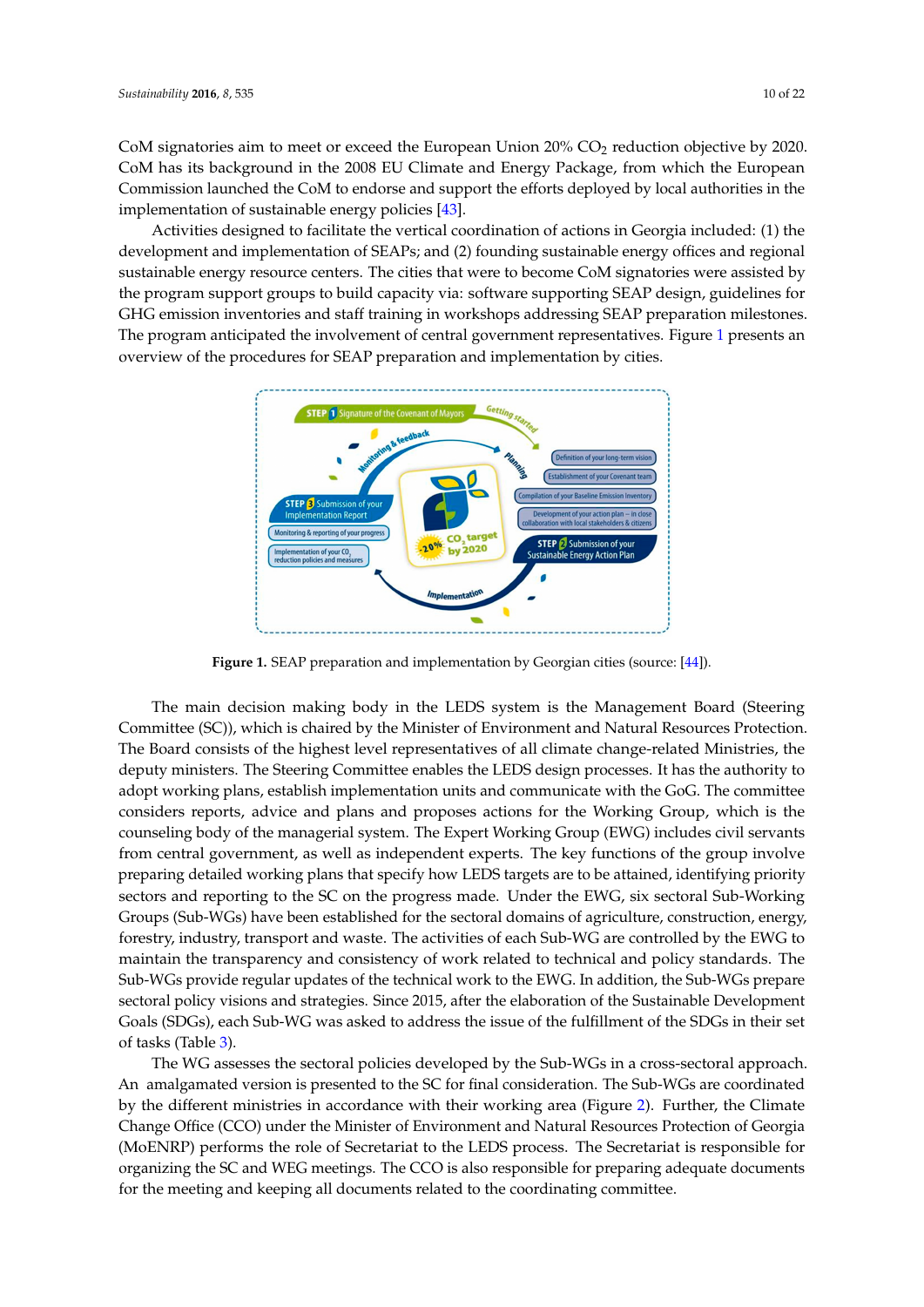<span id="page-10-0"></span>

| #             | $Sub-WG$                  | <b>Relevant SDGs</b>                                                                                                                                                                                        |
|---------------|---------------------------|-------------------------------------------------------------------------------------------------------------------------------------------------------------------------------------------------------------|
|               | Agriculture               | Goal 2. End hunger, achieve food security and improved nutrition and promote<br>sustainable agriculture.                                                                                                    |
| $\mathcal{D}$ | <b>Buildings</b>          | Goal 7. Ensure access to affordable, reliable, sustainable and modern energy for all.                                                                                                                       |
| 3             | Energy                    | Goal 7. Ensure access to affordable, reliable, sustainable and modern energy for all.                                                                                                                       |
| 4             | Forestry                  | Goal 15. Protect, restore and promote sustainable use of terrestrial ecosystems,<br>sustainably manage forests, combat desertification and halt and reverse land<br>degradation and halt biodiversity loss. |
|               | Transport and<br>Industry | Goal 11. Make cities and human settlements inclusive, safe, resilient and sustainable.<br>Goal 12. Ensure sustainable consumption and production patterns.                                                  |
| 6             | Waste                     | Goal 6. Ensure availability and sustainable management of water and sanitation for all.                                                                                                                     |

**Table 3.** Universal SDGs corresponding to the LEDS Sub-WG aims.

<span id="page-10-1"></span>

**Figure 2.** Internal and external horizontal control coordination under LEDS. **Figure 2.** Internal and external horizontal control coordination under LEDS.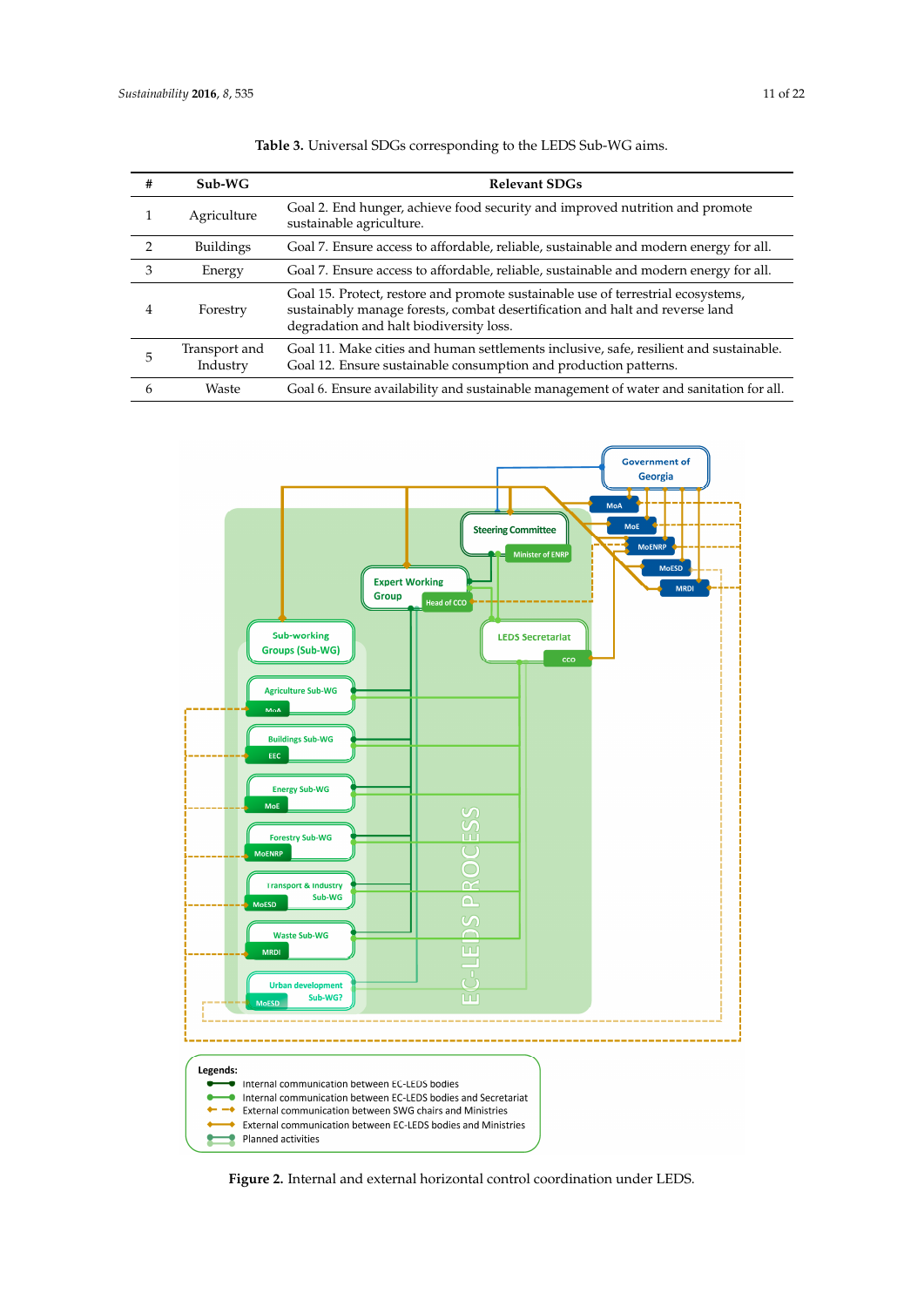## 4.1.1. Barriers to LEDS Implementation

Vertical policy integration is considered in multiple (sequential) components of EC-LEDS. The program offers a dialogue platform between national and local authorities. Although there is clearly an opportunity for vertical integration (and willingness at both the national and local levels), there is a lack of coordination between central and local levels of government. Moreover, the vertical integration process has a rather temporal and occasional nature. In the CoM-SEAP process, it is mostly local authorities that are involved in preparation processes. They determine the priorities and scope of mitigation actions at the local level, without discussing or coordinating this with central government actors. The involvement of central government in this process is very limited, as central government officers seem only to observe the process passively and attend local SEAP workshops only infrequently. Moreover, the EC-LEDS development process theoretically tends to emphasize vertical integration, but at the same time seems to neglect horizontal integration. The EC-LEDS steering committee composition opens up space for the involvement of local government representatives at the Sub-WG level. However, municipal-level representatives are usually absent from those WGs. Moreover, the involvement of national authorities in SEAP development workshops was only possible due to the program budget, which was internationally funded. A lack of financial resources from either the municipal or central government could severely impact climate change mitigation policy integration.

There seems to be much confusion between the stakeholders involved, particularly between the various ministries involved. There are different reasons for this. First, LEDS (and even the very "lowering of GHG emissions") were conceived of as very abstract concepts. During expert WG meetings, attendees (all government officials) complained about "too much information", an "unknown topic for the audience" or "still not understanding the very idea". This seems to be related to improper prioritization of issues, where the co-benefits of low carbon actions and program goals are confused with the actual policy goals of lowering GHG emissions. Furthermore, the ministries involved tend to confine their views to their own areas of interest, while failing to embrace the interests and responsibilities of other stakeholders. What adds to the confusion is that stakeholders tend to speak their own "language", which inhibits communication and, hence, inter-stakeholder coordination. This in turn leads to the evasion of tasks and a failure to initiate issues.

Moreover, the fact that the EC-LEDS program is supervised by the MoENRP has the consequence that other ministries view themselves as only providing auxiliary functions. Hence, they feel less responsibility to commit themselves to the program's tasks. Additionally, the coordination committee group members also evaded their duties, which is related to a lack of formal commitment to LEDS, as it was not written down in department statutes, except for MoENRP. In turn, this seems to be related to the superficial attitude of departmental chiefs, which reveals little actual commitment when it comes down to (collective) program work. It turns out that direct departmental tasks are clearly prioritized over LEDS work. This is worsened by a lack of (continuous) expertise due to staff fluctuations and a lack of earmarked budgets due to poor prioritization of climate change mitigation goals on the national policy agenda.

#### *4.2. NAMA Development*

NAMAs in Georgia were developed in stages, from NAMA design, preparation, to implementation, simultaneously developing measuring reporting and verification procedures. An overview of this Georgian NAMA framework process is presented in Figure [3.](#page-12-0) Both NAMA ideas have been agreed with the focal ministry, and the proposal frameworks have been defined by cooperation with the CCO. Since the projects' scope addressed municipalities and villages vertically, the vertical policy integration issue got on the policy agenda, which was later to become a bottleneck for both NAMAs. A significant cause would be the absence of methods of how to engage all levels of governments in the NAMA preparation process. Accordingly, the NAMA preparation processes took more time than originally planned, and none of the NAMA proposals would enter the implementation phase by 2015.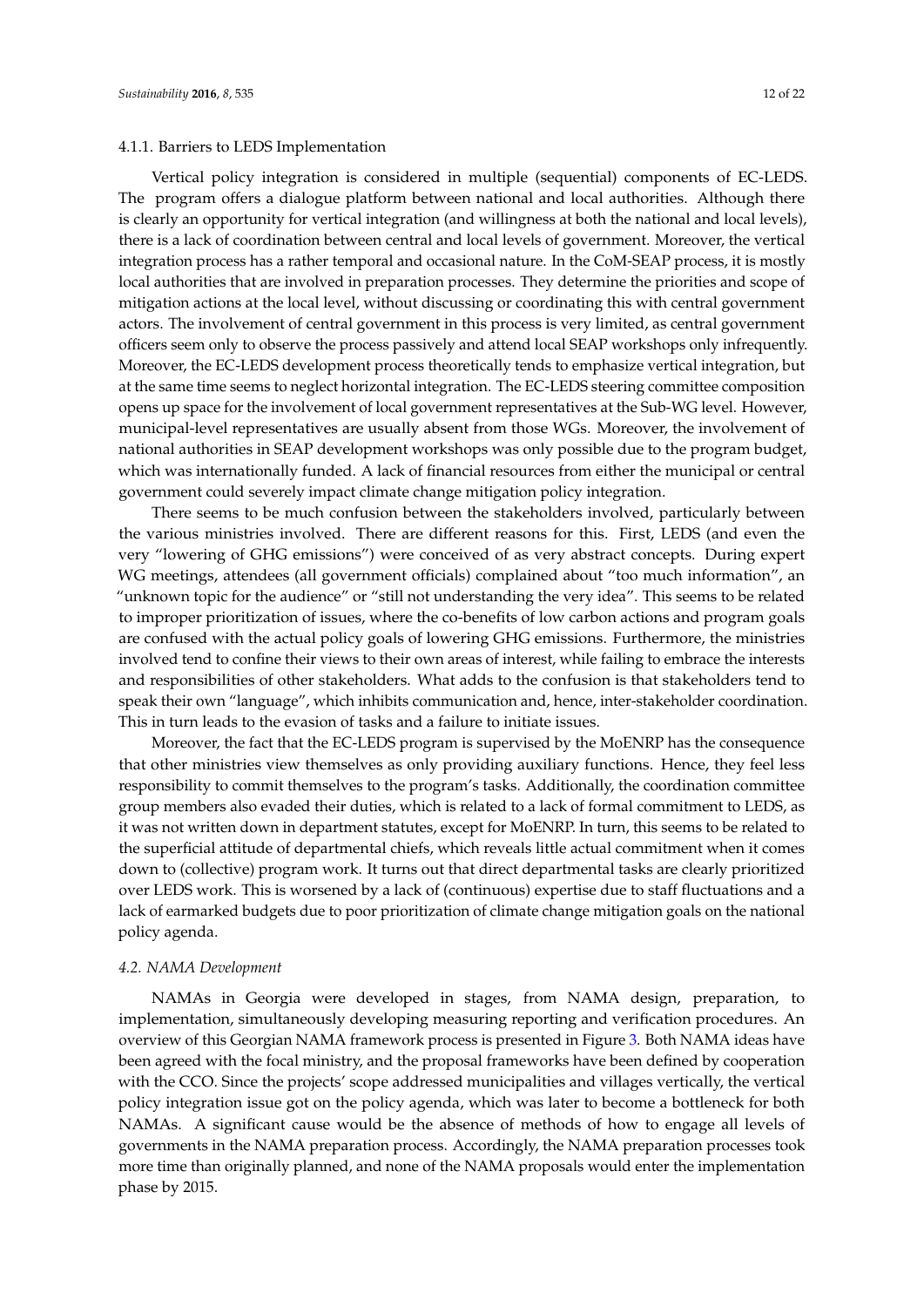<span id="page-12-0"></span>

**Figure 3.** Overview of the NAMA development process. **Figure 3.** Overview of the NAMA development process.

Two NAMA proposals were under development in Georgia by 2014. One focuses on urban Two NAMA proposals were under development in Georgia by 2014. One focuses on urban areas; the other on rural ones. The urban area NAMA focused specifically on energy efficiency in the built environment, while its rurally-oriented counterpart focused on the adoption of solar collectors and and Energy-Efficient Stoves (EES) in farming communities. Both NAMAs strive to reduce GHG Energy-Efficient Stoves (EES) in farming communities. Both NAMAs strive to reduce GHG emissions via energy efficiency projects (focusing on lowering fossil energy demand). Accordingly, the GHG mitigation measures would be the input to LEDS, particularly in the building construction and energy sectors. Moreover, by promoting EES and solar collectors in rural areas, the NAMA project would address the reduction of the forest illegal logging and contribute to sustainable forest management. The two NAMAs would advance sustainable development through addressing issues, such as increasing the share of renewable energy in the national energy mix, improving energy efficiency rates and increasing afforestation and reforestation. Both NAMAs have international donors providing financial support. In addition, intermediary organizations are supporting project work, and local actors are involved in operational management.

The NAMA focusing on urban areas started in May 2013. It originated from a "Mitigation The NAMA focusing on urban areas started in May 2013. It originated from a "Mitigation Momentum" project, which was approved and financed by the Federal Ministry for the Momentum" project, which was approved and financed by the Federal Ministry for the Environment, Nature Conservation and Nuclear Safety. Ecofys Gmbh and the MoENRP were involved as the main project managing entities. The NAMA project was set up to catalyze NAMA development and implementation, to provide a solution to the problem of slow NAMA development (not just in Georgia, but throughout the world as few countries have genuinely reached the stage where actual NAMA implementation can start and finance can flow  $[19]$ . This was the first time that stakeholders became engaged in the climate change mitigation actions process across different scales and levels: from local farmers to international organization and through most levels of Georgian government.

The NAMA focusing on rural areas was launched in February 2014. It had its origin in an initiative by "The Green Movement" (a Georgian NGO), which was funded by the EC. The project's implementing agency was "Women in Europe for a Common Future" [\[45\]](#page-21-19). The NAMA aims to "deliver solar collectors and energy efficient stoves with technical and institutional capacity enhancement and appropriate policy advocating". The NAMA proposal considered implementation in five of the nation's regions (Kakheti, Mtskheta-Mtianeti, Imereti, Samtskhe-Javakheti and Samegrelo-Zemo Svaneti). In addition to spurring the diffusion of solar collectors, plans were made to expand the use of sustainable energy technologies, such as 10,000 energy-efficient stoves and 10,000 solar thermal collectors. In this NAMA, actions were primarily driven by local actors. This was a deliberate choice, based on previous experiences with projects with small-scale renewable energy provision.

During the preparation of two NAMAs, the proposal papers were represented to international donor organizations for their comments and consideration. The feedback given, however, revealed that both documents could not be moved to the implementation phase for several reasons. First, both documents had weak financial action plans, lacking arguments for creating a self-sustaining environment either in the building sector or the renewable energy sector in rural areas. Furthermore, none of the documents provided definite financial schemes for supporting a public-private partnership, which was crucial to engage citizens and address long-term benefits. Second, in terms of climate change benefits, both proposals were evaluated as relatively unambitious as compared to sector capacity in the country. One of the significant causes of the restricted mitigation measures that was revealed concerned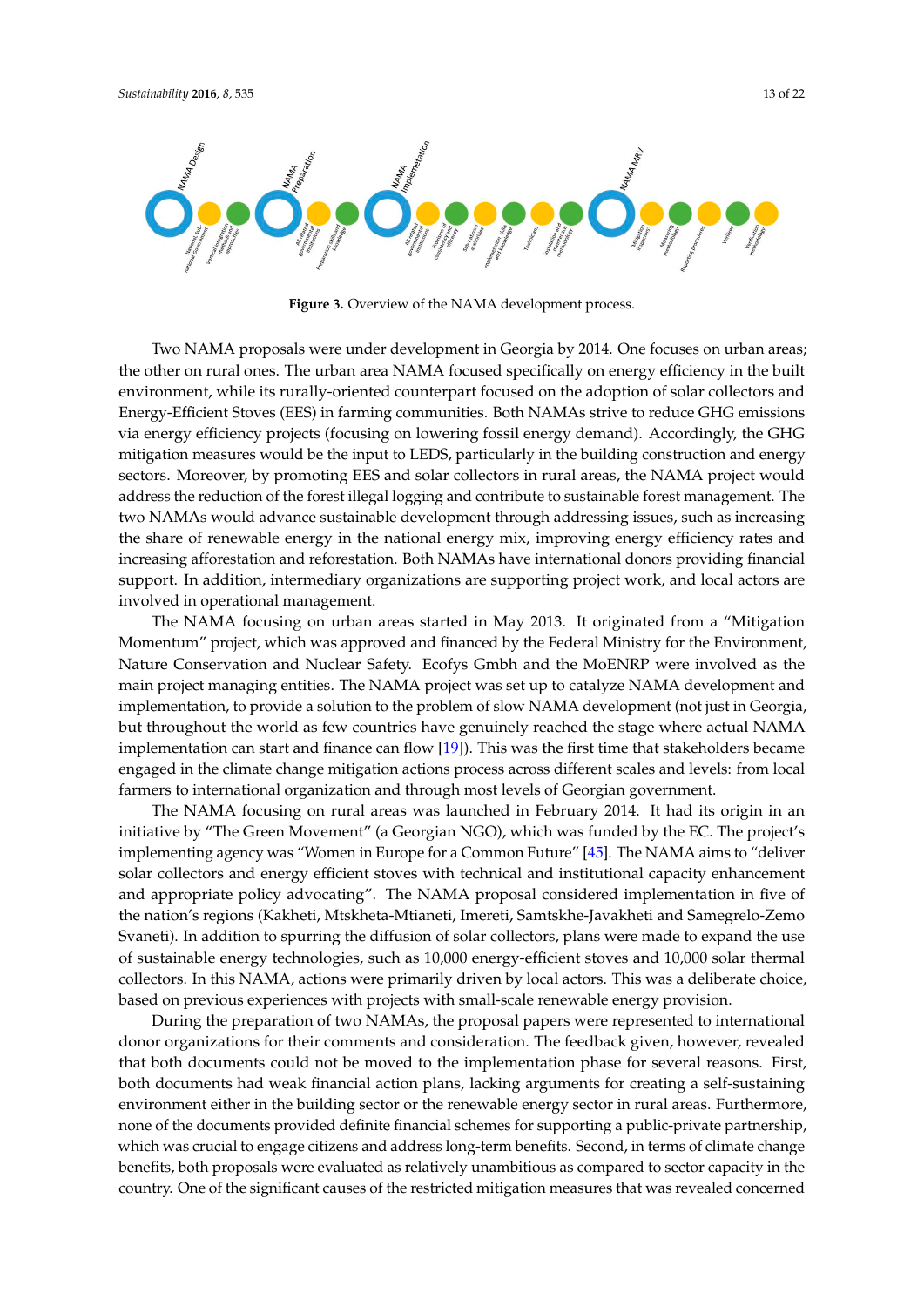limited communication between stakeholders and a lack of vision by the different government levels. Finally, in spite of the NAMA proposals that were addressed, the Sustainable Development Goals, the co-benefits of the projects were not described (either in quantitative or qualitative form). Accordingly, during the NAMA preparation phase, this deficiency could not be adjusted in a timely fashion, and executive entities were not able to present the detailed information in a convincing way.

## 4.2.1. Barriers to NAMA Development

Barriers observed in relation to NAMA development concern: lack of communication, barriers of a young democracy, lack of knowledge, lack of (reliable) data and poor integration of NAMAs in regulatory frameworks.

Communication between different stakeholders was severely limited. For instance, prioritization of mitigation actions led to conflicts between different central government departments. Difficulties with communication between implementing organizations (like the German-based company Ecofys Gmbh for the NAMA focusing on urban areas) and the Georgian public authorities were also observed. Communication was hampered by a lack of meetings, particularly strategy meetings in which the confluence of ongoing processes was assessed and tasks and performance related to solving operational barriers were discussed. This lack of focused communication was reinforced by implementing organizations planning separate meetings with stakeholders on their own. It is fair to state that many of these problems were related to an uncoordinated approach, for which local project parties were held to be responsible. As a consequence, there was little alignment in vision and operations. A joint stakeholder agenda had not yet been established by 2014.

Another important barrier when seeking to understand the lack of institutional capacity is related to Georgia's being a young democratic country still building a solid ground for the proper functioning of state institutions. Elections are a very important event in this regard. In the case of Georgia, the "winner takes all" principle applies to elections. This means that one victorious political party is entitled to enter office and (radically) change the institutional regime set by its predecessor. Hence, elections typically have a great impact on maintaining (or upsetting) climate change mitigation policies (in particular, the EC-LEDS program) by both central and local government. In 2014, both the rural and urban NAMA projects were severely hampered by election results, particularly the rural NAMA project, which depended greatly on collaboration with local governments. Due to a change of the government coalition following municipal elections, the local partners were forced to repeat tasks (and "reinvent the wheel"), which caused a serious delay. This problem was reinforced by a lack of (permanent) experienced civil service staff who could potentially have supported the new government coalition in formulating new climate change policies. In essence, this indicates insufficient capacity and perhaps management of human resources in the field of climate change policy at the local government level.

Another barrier is a lack of knowledge in the domain of climate change mitigation, in particular concerning the rather novel NAMA mechanism. Each organization involved in implementing NAMAs encountered problems related to knowledge gaps. For instance, international organizations and even central government departments were not familiar with specific situational (national, regional and local) circumstances. Understanding these circumstances, however, is crucial when preparing feasible NAMAs (proposals and the implementation itself). At the local level, language difficulties and a lack of understanding of cultural issues led to problems in operational management. The success of these kinds of local projects depends to a great extent on preliminary studies that address situational and cultural backgrounds and the identification of related barriers.

Moreover, the national implementing organizations (for the urban area NAMA, this would be the Sustainable Development Centre "Remissia"; for rural NAMA, this would be the Greens Movement of Georgia) revealed limitations in their understanding of the basic concepts and working mechanism of NAMAs. Both proposal writing and elaboration of the MRV system require a systemic understanding of the entire NAMA process (from barrier analysis to monitoring). This seems to be related to a limited vision on the part of the implementing organizations regarding the way the processes were to be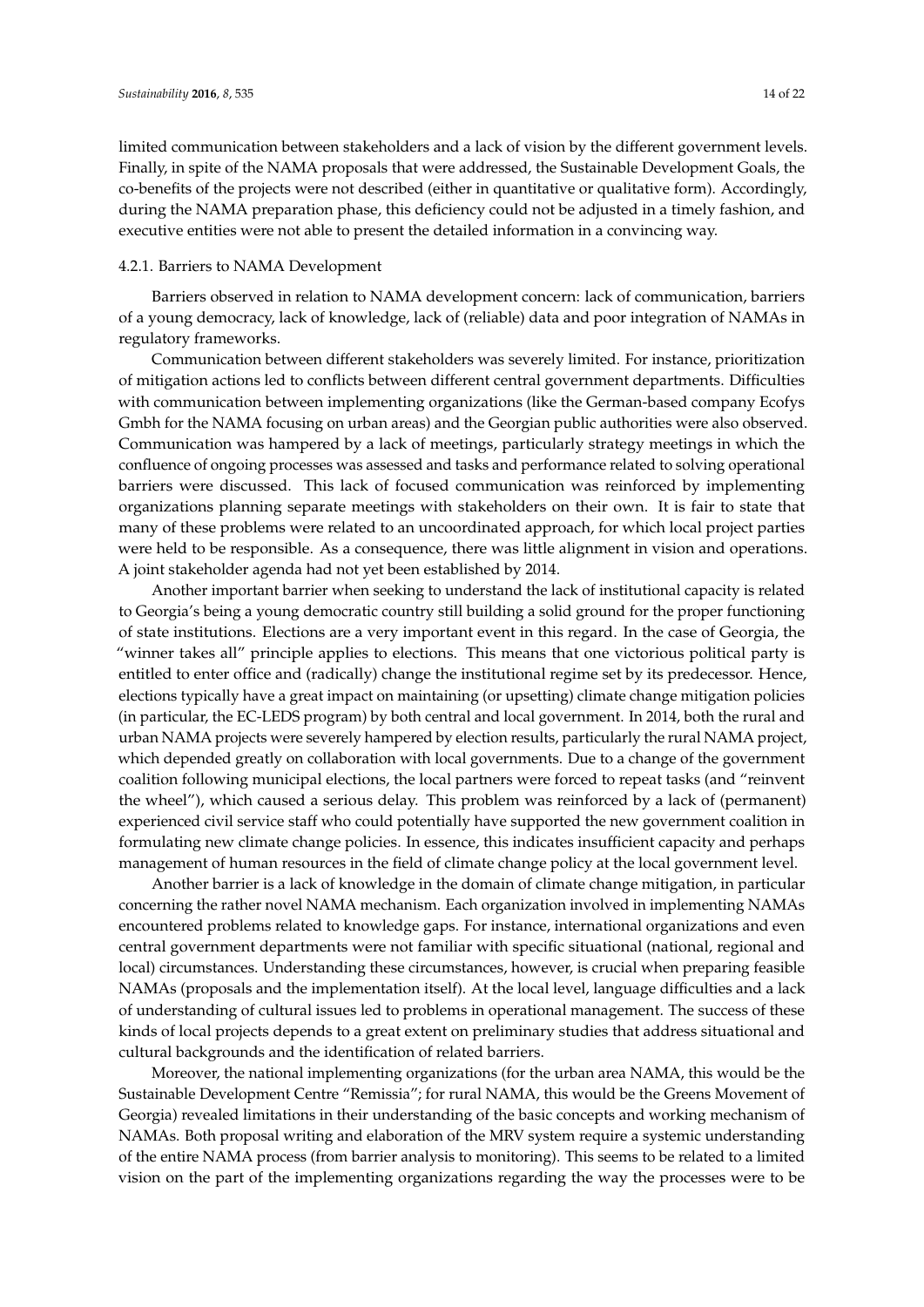handled. There are four reasons for this. First, there is an ambiguous role distribution between the key stakeholders involved, in particular between national government departments. Whereas there is a clear overlap of interests and even responsibilities, it is not clear how tasks are divided, which leads to operational problems. Second, an incomplete analysis may limit the design and implementation of NAMAs even more. For instance, important external events, like natural disasters or geopolitical conflicts, are left out of the analysis. Third, lessons from previous projects (on encountering and overcoming operational barriers) are not transferred to those that are starting up. Fourth, there is a lack of available staff in Georgia trained to work on projects that require multidisciplinary working skills. This might be related to Georgian universities, which predominantly offer training in fundamentally mono-disciplinary sciences.

The availability of data also seems problematic. In the Georgian NAMA projects, processed data at the local level were not shared with GHG inventory teams. Although large amounts of data were collected, only a few were actually made available for use in the inventory. This is due in part to the data owner deciding not to disclose the data. According to experts, there are a number of reasons for this. First, there is no regulatory framework that makes it mandatory for energy suppliers to disclose data to the appropriate government institutions. Second, the nature of the data required is highly specific, and the collection of such data cannot be done without a special order.

Furthermore, NAMA development turns out to depend closely on *de facto* decision making (case-by-case), whereas a coherent development framework is absent. Barriers regarding NAMA integration in policy frameworks seem related to the following factors: lack of vertical integration, conflicts with current regulatory frameworks, lack of an allocated budget, a lack of capacity in local governments and a lack of equipment to measure NAMA project outcomes. Finally, project working areas tend to be selected based only on the views of the implementing entities' individual managers, not as a result of a stakeholder consultation process.

#### <span id="page-14-0"></span>**5. Discussion**

In this section, the results of the Georgia case study are positioned within wider academic debates on LEDS and NAMAs, particularly in the realm of experiences with these instruments in other countries. In doing so, we reflect on the Georgia case study from the perspective of the enabling factors that have been listed in Table [1.](#page-6-1)

First, in the Georgia case, *official policy documents* (with visions and plans) appeared to be present (in line with Kurdziel and Röser [\[7\]](#page-20-20)). There has been an official five-year EC-LEDS-program since 2013 (supported by US-AID) and a Mitigation Momentum project by the Federal Ministry for the Environment, Nature Conservation and Nuclear Safety financing NAMA proposals since 2014, and by Summer 2015, an INCD was submitted, listing strategic goals with mid-term targets and means.

In the Georgia case, there was not much of *a supportive policy context*, in which LEDS and NAMAs could easily be aligned with key national processes (*cf*. [\[5,](#page-20-12)[7](#page-20-20)[,24](#page-20-21)[,25\]](#page-20-19)). As regards LEDS, there was poor prioritization of climate change mitigation goals on the national policy agenda. Concerning NAMAs, there were problems regarding Georgia as a "young democracy" and the use of the "winner takes all" principle, which led to severe NAMA project delays in 2014 (and indirectly, to poor institutional capacity). Moreover, the case revealed a lack of available (and continuous) staff, sufficiently trained to work on projects that require multidisciplinary working skills, in particular those required in MAs.

The Georgia case revealed that LEDS and NAMAs were (officially) *linked to sustainable development goals* [\[5,](#page-20-12)[20\]](#page-20-15). In the EC-LEDS program, this involved a comprehensive set of co-benefits, setting goals to: alleviate hunger, increase food security, improve nutrition, promote sustainable agriculture, ensure access to clean and affordable energy, protect and restore vulnerable ecosystems, sustainable management of forests, make cities resilient, ensure sustainable production and consumption, water sanitation and to ensure access to sustainably-managed water. Moreover, the NAMAs were to contribute to co-benefits, such as afforestation and reforestation and the empowerment of women in rural areas.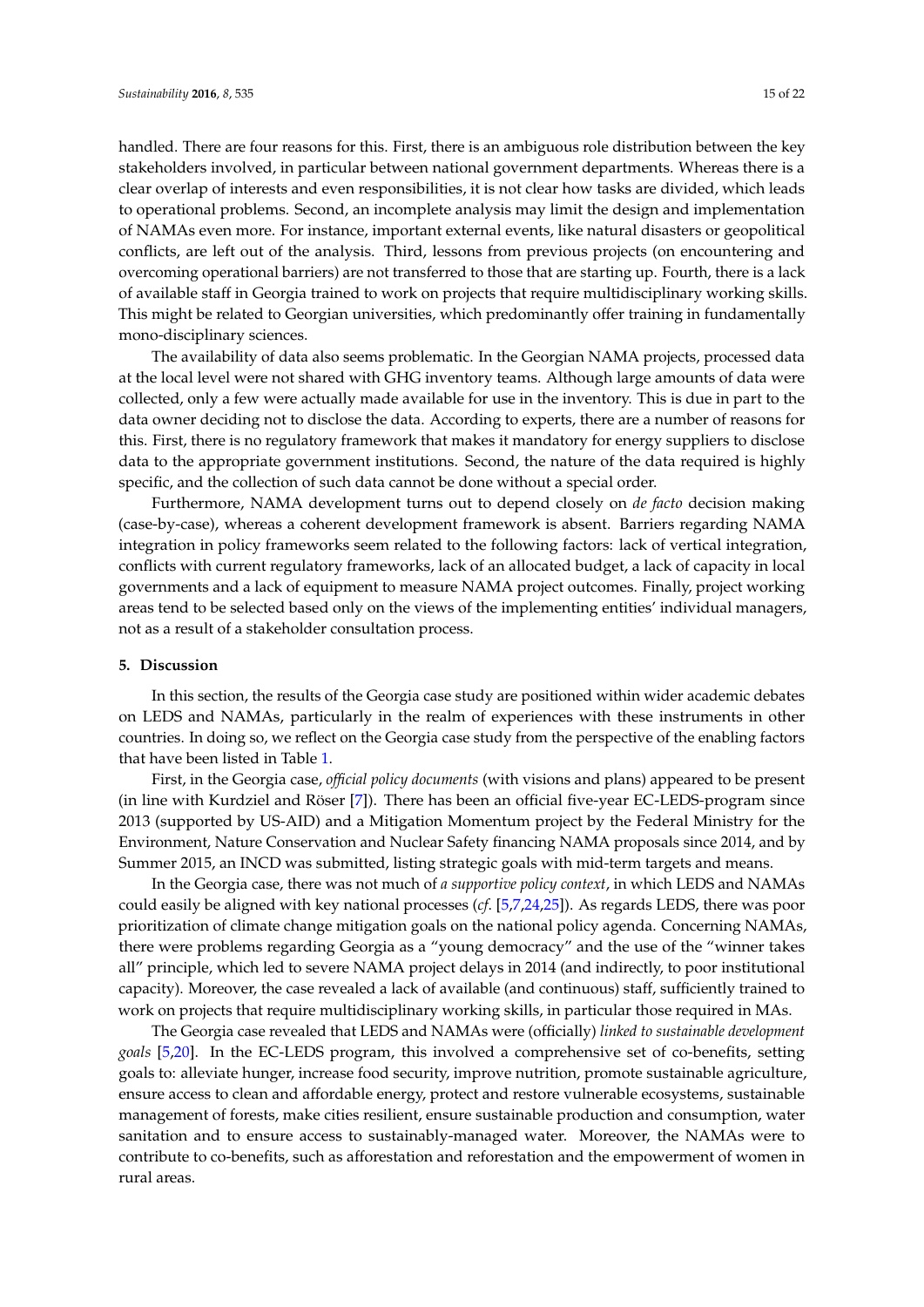Regarding the *presence of financial support*, *through international support or private investments* [\[5](#page-20-12)[–8\]](#page-20-1)**,** the Georgia case presents a multi-faceted image. LEDS received aid from different donors: there was direct financial support from USAID (for the EC-LEDS program), GoG (in the "Mitigation Momentum" policy) and donor aid for the NAMA "Adaptive Sustainable Forest Management in Borjomi-Bakuriani Forest District". Another NAMA received funding from the EU (via "Women in Europe for a Common Future"). Furthermore, (indirect) financial support came from (existing) local government initiatives and CoM.

*Commitment and leadership at the highest political level* [\[7\]](#page-20-20) was present to a reasonable degree, as revealed by the delegation of the EC-LEDS program to MoENRP. However, the central government's failure to engage with regional and local stakeholders can be viewed as a shortcoming in this sense. In a similar vein, coordination across different key ministries, across different sectors and between sub-national levels [\[7,](#page-20-20)[27\]](#page-21-1) was rather poor. Regarding LEDS, there was a lot of confusion between the ministries involved. They tended to confine their views to their own areas of interest, while failing to embrace the interests and responsibilities of other stakeholders. MoENRP, which was in charge, led to other ministries viewing themselves as only providing auxiliary functions and, hence, showing little commitment.

Regarding NAMAs, there were many problems that were eventually related to an uncoordinated approach. Moreover, initially, there was an ambiguous role distribution between the national government departments involved. Whereas there was a clear overlap of interests and even responsibilities, it was not clear how tasks are divided. Besides poor horizontal policy integration, there also appeared to be poor vertical policy integration (which applied to both LEDS and NAMAs). Coordination between central government and local governments was more or less absent. However, there were few means available for central government to engage all levels of government in NAMA preparation processes.

*Participatory processes involving key stakeholders* [\[6](#page-20-6)[,7\]](#page-20-20) were initiated in the Georgia case, but they turned out to be rather erratic. Regarding LEDS, stakeholders tended to speak only their own "language", which inhibited communication and, hence, inter-stakeholder coordination, which in turn led to the evasion of tasks and a failure to initiate issues. Communication between different stakeholders in the NAMA preparation processes was also limited. Implementing organizations only planned meetings with stakeholders separately. A joint stakeholder engagement agenda was not established.

*Clear and uniform conceptual understanding* of LEDS, NAMAs and MRV [\[6,](#page-20-6)[7\]](#page-20-20) appeared absent and led to confusion. LEDS (and even the very "lowering of GHG emissions") were conceived of as very abstract concepts, even by central government officers. Regarding the development of NAMAs, each organization involved encountered problems related to knowledge gaps. Moreover, international organizations and central government departments were not familiar with specific situational (national, regional and local) circumstances and, hence, encountered problems when setting up MRVs.

When preparing MRVs, the *availability of technical capacities* for the design and implementation of MRVs [\[8\]](#page-20-1) turned out to be problematic. The LEDS program suffered from a lack of (continuing) expertise due to staff fluctuations and the absence of an earmarked budget. The same held for the set-up of NAMAs, which suffered from a lack of (multiple forms of) capacity: e.g., precious knowledge from realized projects was not transferred to the new ones, and there was a serious lack of equipment to measure NAMA project outcomes.

*The use of processes for quality assurance and verification of MRVs through external experts* [\[7\]](#page-20-20) was present in the Georgia case, as shown by the involvement of multiple professional foreign organizations, like Ecofys Gmbh, US-AID and UNFCCC, granting a NAMA proposal. However, their involvement did not mean that the numerous problems mentioned previously could be solved.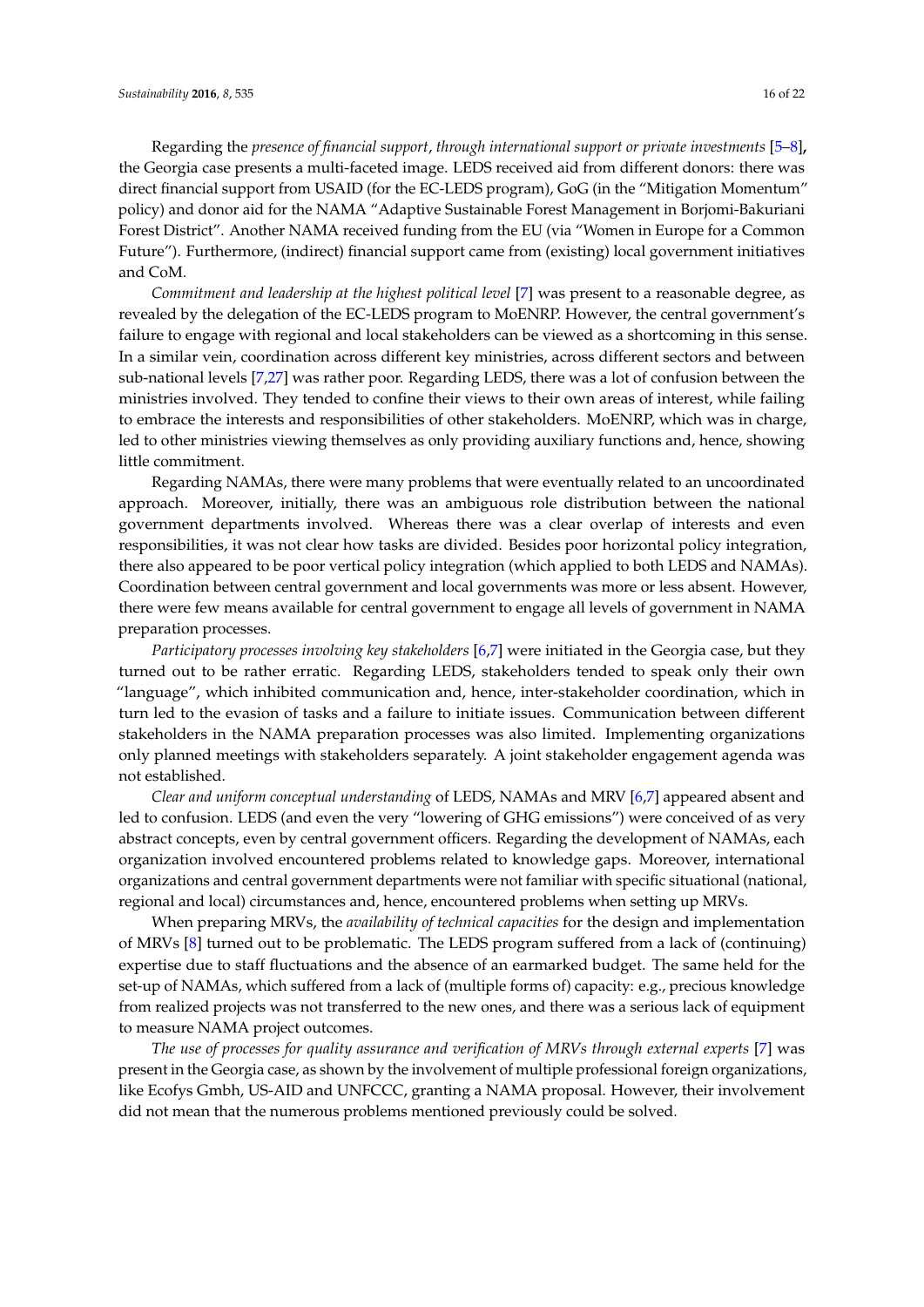## **6. Conclusions**

This paper started with the research question: What experiences with LEDS and NAMA development were gained in Georgia? Sub-questions addressed building capacities and institutional frameworks, barriers to implementation and a comparison with the international literature.

A LEDS program was designed and implemented. Two NAMAs are in preparation, but thus far have failed to reach the implementation stage. The LEDS concerned the "Enhancing Capacity for Low Development Strategies Clean Energy Programme" (EC-LEDS). The program covered both national and sub-national measures. It aimed to facilitate ongoing local low carbon processes (that follow from CoM projects), and it encouraged central government to elaborate low emission development visions and strategies by enabling inter-departmental, cross-sectoral dialogues. NAMA preparation in Georgia involved two projects, one focusing on urban areas (targeting enhancing energy efficiency in the built environment) and the other on rural areas (targeting the adoption of solar thermal systems and energy-efficient stoves (EES) in farming communities).

Both LEDS and NAMA developments in Georgia are subject to barriers that considerably slow development. Both vertical and horizontal policy integration were limited under the EC-LEDS program. NAMA preparation relied heavily on bottom-up initiatives, international aid and collaboration between supportive professional organizations and local actors. In this sense, the CoM agreements of Georgian cities and the development of SEAPs are considered highly important, requiring careful attention in the LEDS and NAMA development process. The shift from a predominantly decentralized, bottom-up, low-carbon approach (prior to preparation of NAMAs) to an approach that includes a considerable top-down orientation appeared to be challenging, essentially in the area of organizing communication between different levels of government and between government and stakeholders. Moreover, preparing a MRV system met difficulties, as it was difficult to disclose data from particular sources. In addition, there was a lack of capacity to prepare for sound data collection.

Table [4](#page-17-0) presents an overview of barriers encountered in the EC-LEDS program and the implementation of the (two) NAMAs in Georgia. The majority of these barriers originate from poor prioritization of climate policy by (most departments of) the central government, poor coordination between government bodies, institutional inertia and a lack of capacity. This was revealed in problems regarding uncoordinated policy approaches, little alignment of visions and poor coordination of actions between central and local governments, lack of experienced staff and an inadequate (earmarked) budget. It appears that the climate change mitigation policy at the state level is only taken seriously by the MoENRP. Table [5](#page-18-0) presents a list of options for breaking down some of the listed barriers.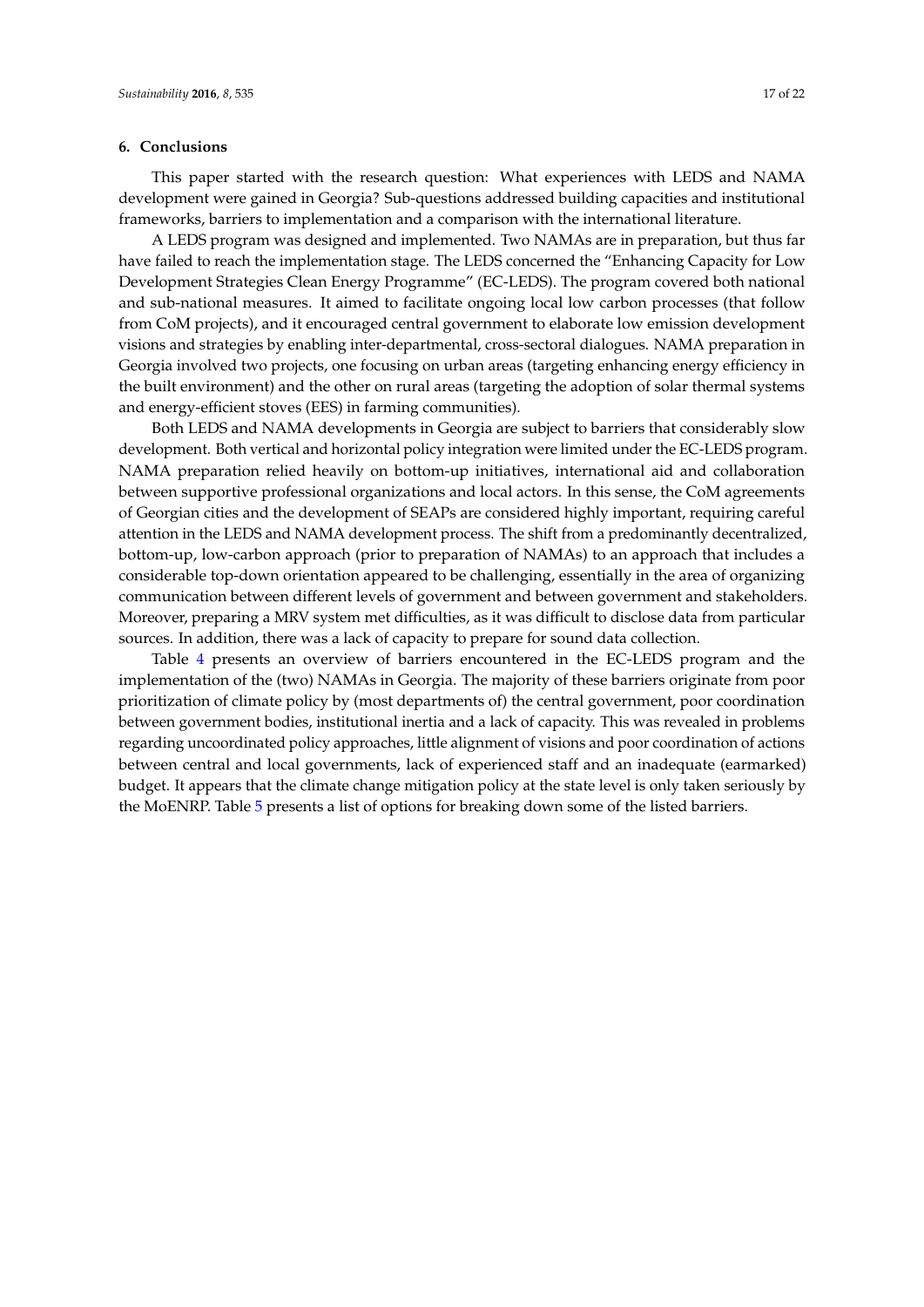<span id="page-17-0"></span>

| Barriers Observed in the EC-LEDS Program Implementation                                                                 | <b>Barriers Observed in NAMA Preparation</b>                                                                                                                                                 |
|-------------------------------------------------------------------------------------------------------------------------|----------------------------------------------------------------------------------------------------------------------------------------------------------------------------------------------|
|                                                                                                                         | Lack of communication due to:                                                                                                                                                                |
| Lack of coordination between central and local tiers of government.                                                     | uncoordinated approach;<br>$\bullet$                                                                                                                                                         |
|                                                                                                                         | lack of meetings to discuss strategic, cross-case issues (between projects).<br>$\bullet$                                                                                                    |
|                                                                                                                         | Georgia is a young democracy, with young, underdeveloped institutions in terms of climate policy.                                                                                            |
| Vertical policy integration processes have a<br>rather occasional (non-structural) nature.                              | Elections cause uncertainties regarding the continuation of NAMA projects;<br>$\bullet$                                                                                                      |
|                                                                                                                         | New (local) government coalitions have little knowledge and experience in climate policy;<br>٠<br>Lack of training of fixed specialized staff (poor human resource management).<br>$\bullet$ |
| "Gap" between central government preparing EC-LEDS and local<br>governments (cities) preparing SEAPs.                   | Lack of knowledge due to:                                                                                                                                                                    |
| In the SEAP, process it is only local authorities that are involved in                                                  | poor situational analysis;<br>$\bullet$                                                                                                                                                      |
| preparation processes (and vice versa regarding central government<br>involvement in EC-LEDS: municipal representatives | low level of cross-organizational learning;<br>$\bullet$                                                                                                                                     |
| do not participate in LEDS WGs).                                                                                        | limitations in the availability of staff.<br>$\bullet$                                                                                                                                       |
|                                                                                                                         | Lack of available data due to:                                                                                                                                                               |
| The LEDS program stresses vertical policy integration,                                                                  | low level of data sharing;<br>$\bullet$                                                                                                                                                      |
| but neglects horizontal policy integration.                                                                             | highly specific requirements that apply to data collection;<br>$\bullet$                                                                                                                     |
|                                                                                                                         | lack of formal obligations that require energy suppliers to provide data.<br>$\bullet$                                                                                                       |
| Lack of (earmarked) program budget.                                                                                     | Ad hoc decision making (little strategy and coordinated action).                                                                                                                             |
| High degree of confusion between stakeholders,                                                                          |                                                                                                                                                                                              |
| particularly between the various departments involved<br>(who tend to confine their views to their own focal areas).    |                                                                                                                                                                                              |
| LEDS are perceived as very abstract concepts by the                                                                     |                                                                                                                                                                                              |
| very stakeholders involved in its implementation.                                                                       |                                                                                                                                                                                              |
| Improper prioritization of issues by central government (GoG).                                                          |                                                                                                                                                                                              |
| Ownership of the LEDS process by MoENRP. Other stakeholders<br>(particularly other departments) feel less committed.    |                                                                                                                                                                                              |
| Lack of compliance and task evasion by stakeholders<br>who do not prioritize or commit themselves to LEDS.              |                                                                                                                                                                                              |
| Lack of expertise and personnel.                                                                                        |                                                                                                                                                                                              |

# **Table 4.** Barriers encountered (LEDS and NAMA).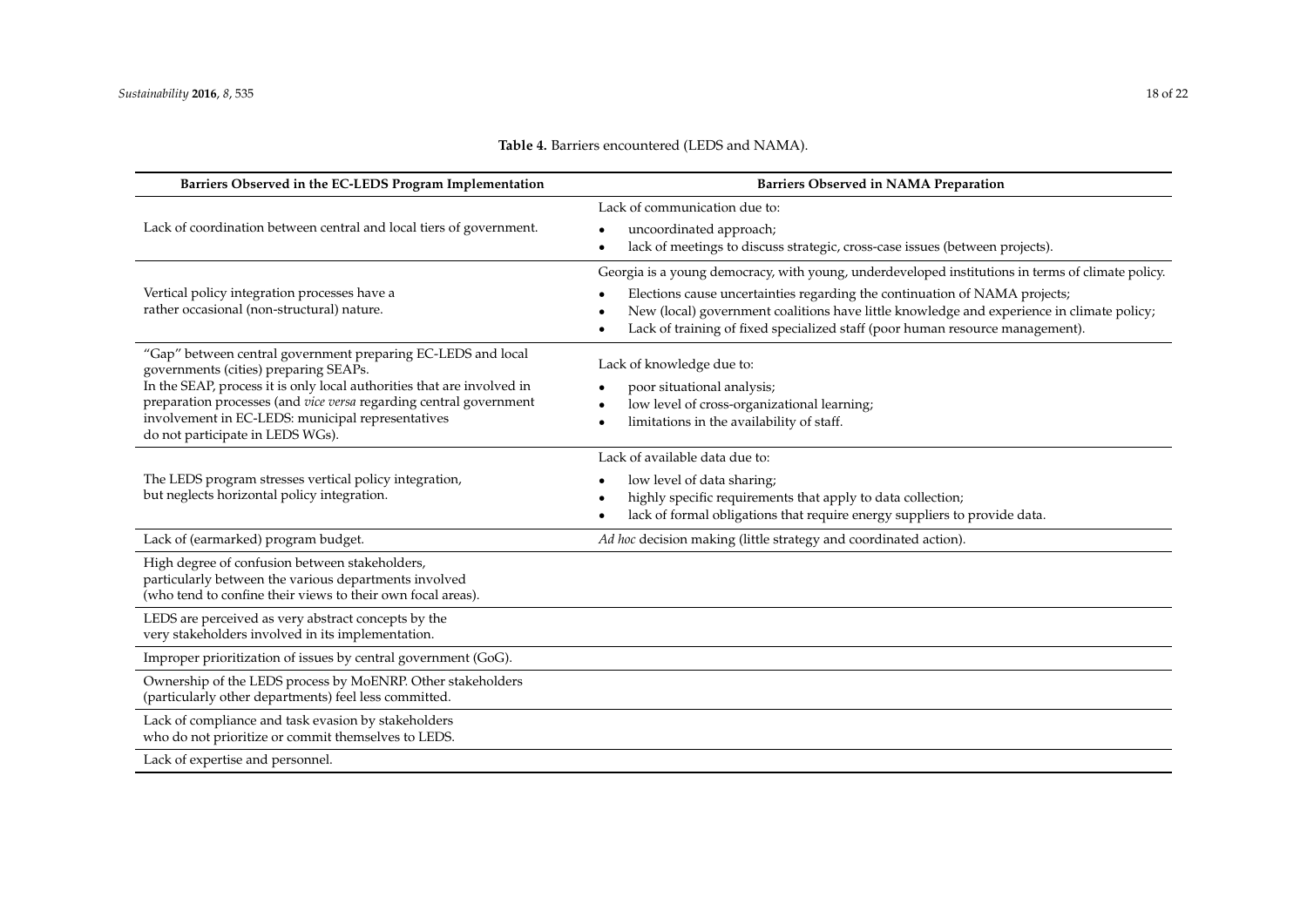| Table 5. Options for breaking down barriers. |  |
|----------------------------------------------|--|
|----------------------------------------------|--|

<span id="page-18-0"></span>

| <b>Barriers</b>                                                                                                                 | <b>Options for Breaking Down the Barriers</b>                                                                                                                                                                                                                                                                                                                                                                                                                                                                                                                                                                                                                                                                                                                                                                                                                                                                                                                                                                                                                                                                                                                                               |  |
|---------------------------------------------------------------------------------------------------------------------------------|---------------------------------------------------------------------------------------------------------------------------------------------------------------------------------------------------------------------------------------------------------------------------------------------------------------------------------------------------------------------------------------------------------------------------------------------------------------------------------------------------------------------------------------------------------------------------------------------------------------------------------------------------------------------------------------------------------------------------------------------------------------------------------------------------------------------------------------------------------------------------------------------------------------------------------------------------------------------------------------------------------------------------------------------------------------------------------------------------------------------------------------------------------------------------------------------|--|
| Lack of coordination between central<br>and local levels of government                                                          | Since the SEAPs are prepared at the local level, their involvement in an LEDS elaboration process would be<br>helpful; not only for vertical integration, but also for more feasible action plan procurement. The appropriate<br>place where local authorities' involvement can be provided would be in the Sub-WGs under the LEDS.<br>In order to improve the poor level of coordination between central and local levels of government,<br>inter-governmental discussion should be facilitated. The permanent distant communication services, such<br>as video calls, webinars and teleconferences under the LEDS and CoM process would provide advantages in<br>terms of reducing the demand for face-to-face meetings and the reduction of travel costs.<br>In order to strengthen the vertical integration under the CoM process in Georgia, a regulatory framework,<br>such as a MoU, between central government coordinators and local government officers should be<br>established. By signing the memorandum, both parties are expected to take their own responsibilities,<br>which might facilitate the coordination between government levels in a vertically-organized manner. |  |
| Knowledge outflow                                                                                                               | Since both LEDS and NAMA development require time-consuming processes and include<br>multi-stakeholder approaches, personnel outflow is rendered inevitable. In order to reduce adverse effects,<br>it would be better if all kinds of information were saved as hard copies by the climate change office<br>secretariat of the LEDS process. The information would be sorted by subject, such as: meeting reports,<br>technology options and evaluations, analytical materials, procedures or decisions to be made.                                                                                                                                                                                                                                                                                                                                                                                                                                                                                                                                                                                                                                                                        |  |
| Limitations in understanding the basic concepts<br>and working mechanism of NAMAs by the<br>national implementing organizations | In order to address donor organization's feedback, particularly in the financial chapter rewriting, the<br>national implementing organizations would need capacity-building measures. One of the possible options<br>would be to address a learning-by-doing approach by providing external expert support.                                                                                                                                                                                                                                                                                                                                                                                                                                                                                                                                                                                                                                                                                                                                                                                                                                                                                 |  |
| Lack of data/information                                                                                                        | Setting up a sophisticated data collection system in the country is crucial for defining a holistic picture with<br>regard to GHG emission by economic sectors and geographical coverage. Moreover, the inventory-in-depth<br>is a step forward during mitigation project idea selection and estimating the level of ambition.<br>Accordingly, the MoENRP as a focal point of climate change mitigation issues in the country is required to<br>manage such an inventory system. The data collection can be implemented by out-sourcing by cooperation<br>with an appropriate statistics unit, such as the National Statistics Office of Georgia.<br>Before the statistics office starts operation with regard to data collection for the<br>$\bullet$<br>GHG emissions inventory, a legal framework should be established to regulate<br>coordination between the statistics agency actors from both the public and private sectors.                                                                                                                                                                                                                                                       |  |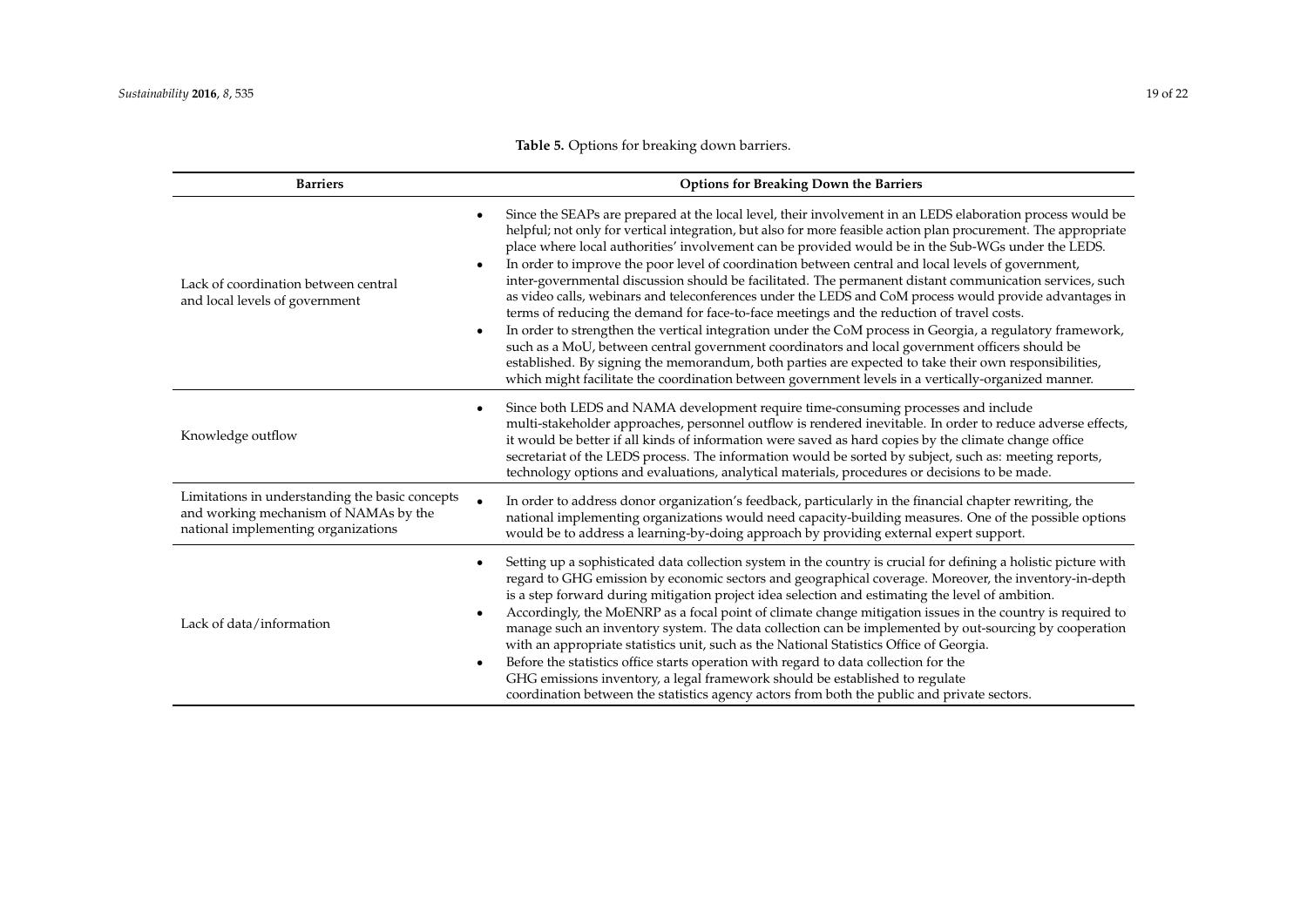In reviewing the results of our analysis, we tend to agree with one of our interviewees who stated that, " . . . NAMA is a mitigation project package, and not a 'magic instrument' which requires responsible effort from those entities involved". The Georgian case illustrates that there are many barriers that prevent the successful preparation and implementation of NAMAs. Given the complexity of the issues concerned, this does not come as a surprise. Besides efforts made by MoENRP, however, greater effort is required from the other central government departments, local governments and other stakeholders involved to create the favorable conditions in which NAMA implementation can succeed.

**Acknowledgments:** The first author would like to express his sincere gratitude to the University of Twente, particularly the Master of Environmental and Energy Management program office, for offering an advanced academic course and training in research skills. The authors are grateful to the representatives of the local and national governments in Georgia and the independent experts for their input during the fieldwork. The authors would like to thank Frauke Röser, Christian Elermann, Thomas Day and Nick Harrison, who donated their precious time and shared experience. The authors also thank the Open Access Fund of Delft University of Technology for providing the budget to publish this article and two independent reviewers for their valued comments on previous versions of this article.

**Author Contributions:** Kakhaberi Mdivani and Thomas Hoppe conceived of and designed the case study. Kakhaberi Mdivani collected the data. Kakhaberi Mdivani and Thomas Hoppe analyzed the data. Thomas Hoppe and Kakhaberi Mdivani wrote the paper.

**Conflicts of Interest:** The authors declare no conflict of interest.

## **Abbreviations**

The following abbreviations are used in this manuscript:

| Bali Action Plan                                         |
|----------------------------------------------------------|
| Covenant of Mayors                                       |
| Conference of the Parties                                |
| European Union                                           |
| Greenhouse Gases                                         |
| Government of Georgia                                    |
| Intergovernmental Panel on Climate Change                |
| Low Emission Development Strategy                        |
| Ministry of Energy                                       |
| Ministry of Environment and Natural Resources Protection |
| Ministry of Economy and Sustainable Development          |
| Ministry of Finance                                      |
| Memorandum of Understanding                              |
| Ministry of Regional Development and Infrastructure      |
| Nationally-Appropriate Mitigation Actions                |
| Non-Governmental Organization                            |
| Photovoltaic                                             |
| Sustainable Energy Action Plan                           |
| Working Group                                            |
| <b>United Nations</b>                                    |
| United Nations Convention on Climate Change              |
| United States Agency for International Development       |
|                                                          |

## **References**

- <span id="page-19-0"></span>1. United Nations Framework Convention on Climate Change (UNFCCC), Ed.; *Synthesis Report on the Aggregate Effect of the Intended Nationally Determined Contributions*; UNFCCC: Paris, France, 2015.
- <span id="page-19-1"></span>2. Wlokas, H.; Rennkamp, B.; Torres, M.; Winkler, H.; Boyd, A.; Tyler, E.; Fedorsky, C. *Low Carbon Development and Poverty: Exploring Poverty Alleviating Mitigation Action in Developing Countries*; MAPS Energy Research Centre: Capetown, South Africa, 2012.
- <span id="page-19-2"></span>3. Boos, D.; Broecker, H.; Dorr, T.; Sharma, S. *How Are INDCs and NAMAs Linked? A Discussion Paper on the Links between INDCs, NAMAs and LEDS by the GIZ TUEWAS Working Group in Collaboration with the UNEP DTU Partnership*; Deutsche Gesellschaft für Internationale Zusammenarbeit (GIZ) GmbH: Eschborn, Germany, 2014; pp. 1–16.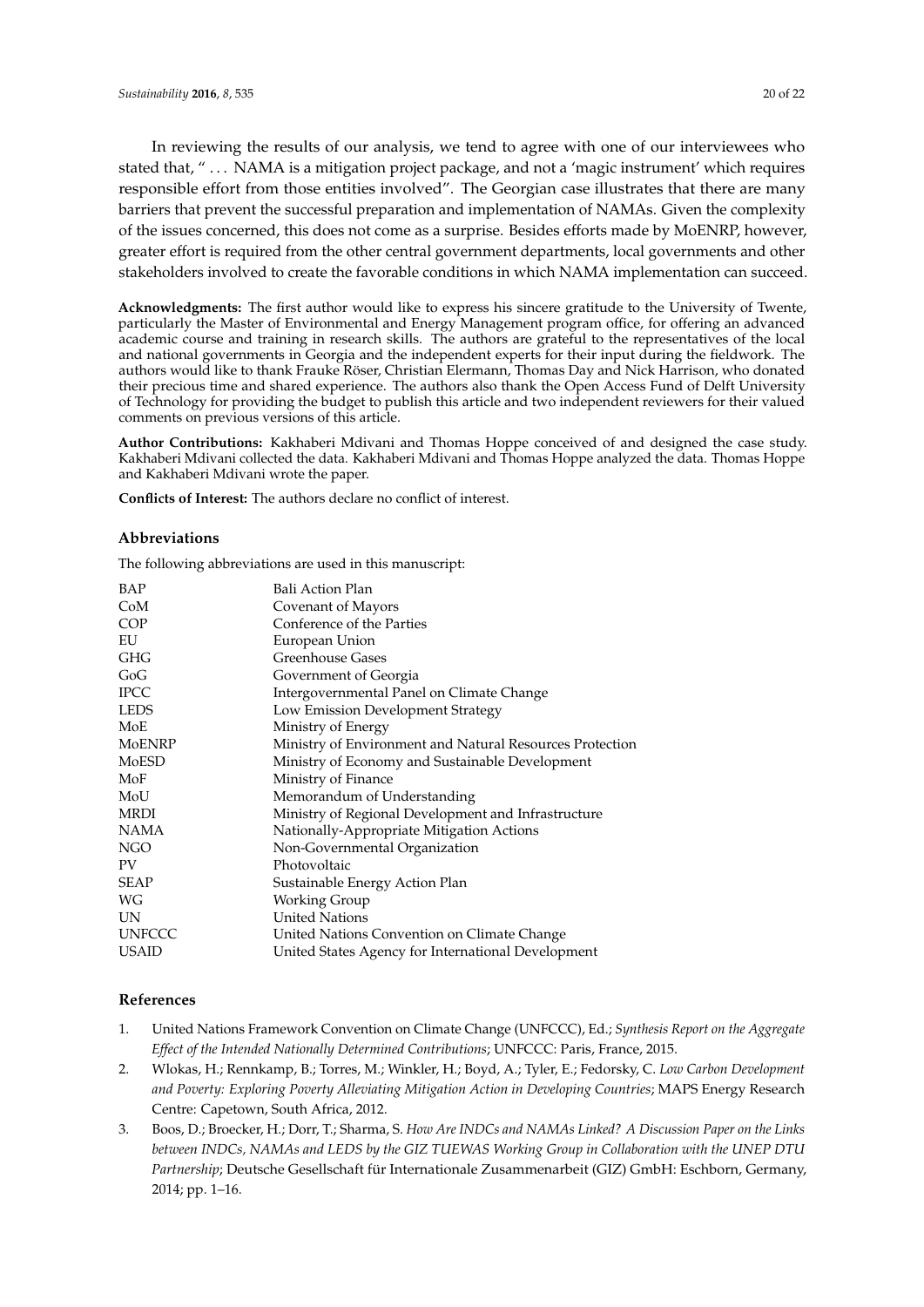- <span id="page-20-0"></span>4. Coetzee, K.; Winkler, H. The international policy context for mitigation actions. *Clim. Policy* **2014**, *6*, 4–11. [\[CrossRef\]](http://dx.doi.org/10.1080/17565529.2013.867245)
- <span id="page-20-12"></span>5. Winkler, H. Emerging lessons on designing and implementing mitigation actions in five developing countries. *Clim. Dev.* **2014**, *6*, 1–3. [\[CrossRef\]](http://dx.doi.org/10.1080/17565529.2014.892315)
- <span id="page-20-6"></span>6. Tyler, E.; Boyd, A.; Coetzee, K.; Torres Gunfaus, M.; Winkler, H. Developing country perspectives on "mitigation actions", "NAMAs", and "LCDS". *Clim. Policy* **2013**, *13*, 770–776. [\[CrossRef\]](http://dx.doi.org/10.1080/14693062.2013.823334)
- <span id="page-20-20"></span>7. Kurdziel, M.-J.; Röser, F. *Summary Report Good Practice Analysis 2.0 on INDCs, LEDS, NAMAs and MRV New Cases 2015*; International Partnership on Mitigation and MRV, Low Emission Capacity Building Programme, Ed.; NewClimate Institute: Berlin, Germany, 2015; pp. 1–12.
- <span id="page-20-1"></span>8. Garibaldi, J.A.; Winkler, H.; Lèbre La Rovere, W.; Cadena, A.; Palma, R.; Sanhueza, J.E.; Tyler, E.; Torres Gunfaus, M. Comparative analysis of five case studies: Commonalities and differences in approaches to mitigation actions in five developing countries. *Clim. Dev.* **2014**, *6*, 59–70. [\[CrossRef\]](http://dx.doi.org/10.1080/17565529.2013.812031)
- <span id="page-20-2"></span>9. United Nations Conference on Environment and Development (UNCED). *Agenda 21*; United Nations: Rio de Janeiro, Brazil, 1992.
- <span id="page-20-3"></span>10. United Nations Framework Convention on Climate Change (UNFCCC). *Adoption of the Paris Agreement*; UNFCCC: Paris, France, 2015; pp. 1–32.
- <span id="page-20-4"></span>11. Cimate Policy Observer. *Climate Policy Observer, Monitoring Climate Policies*; INDC: Venice, Italy, 2016.
- <span id="page-20-5"></span>12. Clapp, C.; Briner, G.; Karousakis, K. *Low-Emission Development Strategies (Leds): Technical, Institutional and Policy Lessons*; OECD: Paris, France, 2010.
- <span id="page-20-7"></span>13. Lütken, S.; Hinostroza, M.; Sharma, S.; Olsen, K. *Low Carbon Development Strategies: A Primer on Framing Nationally Appropriate Mitigation Actions (NAMAs) in Developing Countries*; Danmarks Tekniske Universitet, Risø Nationallaboratoriet For Baeredygtig Energi: Kopenhagen, Danmark, 2011.
- <span id="page-20-8"></span>14. Holm Olsen, K.; Bizikova, L.; Harris, M.; Boodoo, Z.; Gagnon-Lebrun, F.; Bakhtiari, F. *Framework for Measuring Sustainable Development in Namas*; International Institute for Sustainable Development: Paris, France, 2015.
- <span id="page-20-9"></span>15. Sritong, N.; Pattanapongchai, A.; Winyuchakrit, P.; Peerapong, P.; Limmeechokchai, B. CO2 Mitigation in Thailand's Nationally Appropriate Mitigation Actions (NAMAs): Policy Analyses of Power Generation. In Proceedings of the 2011 International Conference and Utility Exhibition on Power and Energy Systems: Issues & Prospects for Asia (ICUE), Pattaya City, Thailand, 28–30 September 2012.
- <span id="page-20-10"></span>16. Hinostroza, M.; Sharma, S.; Karavai, M. *Institutional Aspects of NAMA Development and Implementation*; UNEP Risø Centre: Copenhagen, Danmark, 2014.
- <span id="page-20-11"></span>17. United Nations Framework Convention on Climate Change (UNFCCC). *Report of the Conference of the Parties on Its Eighteenth Session, Held in Doha from 26 November to 8 December 2012*; Nations, U., Ed.; United Nations: Bonn, Germany, 2013.
- <span id="page-20-13"></span>18. Ellis, J.; Moarif, S.; Kim, J. Reporting and recording post-2012 GHG mitigation commitments, actions and support. In *OECD/IEA Climate Change Expert Group Papers*; OECD: Paris, France, 2009.
- <span id="page-20-14"></span>19. Hänsel, G.; Röser, F.; Hoehne, N.; Tilburg, X.; Cameron, L. *Annual Status Report on Nationally Appropriate Mitigation Actions (NAMAs)*; ECN Policy Studies: Petten, the Netherlands; Amsterdam, the Netherlands, 2014.
- <span id="page-20-15"></span>20. Fridahl, M.; Linnér, B.-O. Objectives for Nationally Appropriate Mitigation Actions (NAMAs): Moving from Mitigation to Sustainable Development for more Ambitious Climate Policy. In *Beyond 2015: Exploring the Future of Global Climate Governance*; The Centre for Climate Science and Policy Research (CSPR), Department of Thematic Studies—Environmental Change, Linköping University: Amsterdam, the Netherlands, 2014; pp. 1–21.
- <span id="page-20-16"></span>21. United Nations Framework Convention on Climate Change (UNFCCC), Ed.; The UNFCCC NAMA Registry; Fact Sheet #3. In *The UNFCCC NAMA Registry*; UNFCCC: Bonn, Germany, 2015; pp. 1–6.
- <span id="page-20-17"></span>22. Röser, F.; Van Tilburg, X.; Davis, S.; Höhne, N. *Annual Status Report on Nationally Appropriate Mitigation Actions (NAMAs)*; Ecofys: Washington, DC, USA, 2011; pp. 1–24.
- <span id="page-20-18"></span>23. Boyd, A.; Rennkamp, B.; James Dane, A.; Winkler, H. Current approaches to MRV in South Africa: A scoping study. *Clim. Policy* **2014**, *14*, 397–416. [\[CrossRef\]](http://dx.doi.org/10.1080/14693062.2014.845477)
- <span id="page-20-21"></span>24. Tyler, E.; Boyd, A.S.; Coetzee, K.; Winkler, H. A case study of South African mitigation actions (For the special issue on mitigation actions in five developing countries). *Clim. Dev.* **2014**, *6*, 49–58. [\[CrossRef\]](http://dx.doi.org/10.1080/17565529.2013.768175)
- <span id="page-20-19"></span>25. Upadhyaya, P. Aligning Climate Policy with National Interest: Disengagements with Nationally Appropriate Mitigation Actions in South Africa. *J. Environ. Policy Plan.* **2016**. [\[CrossRef\]](http://dx.doi.org/10.1080/1523908X.2016.1138402)